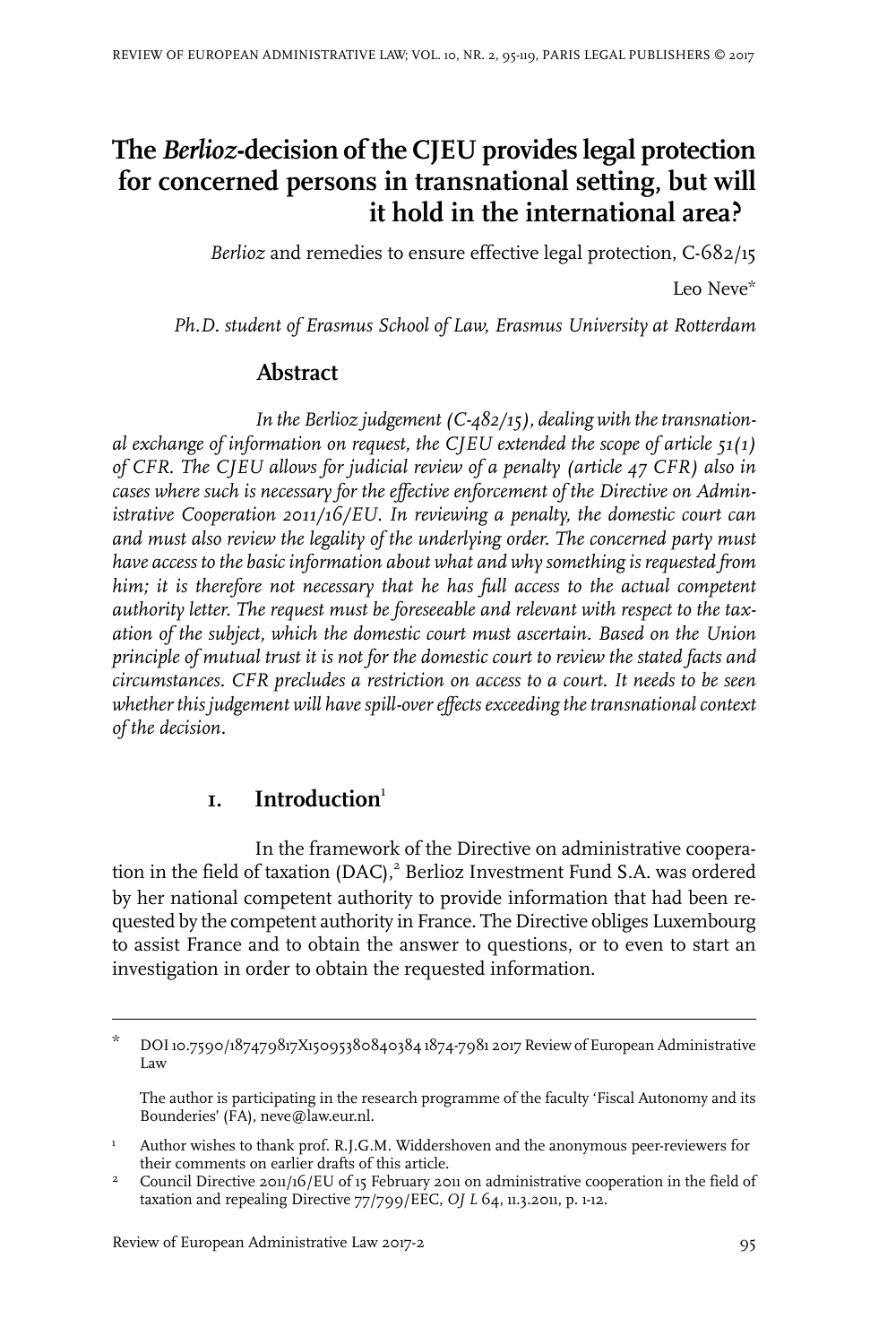Under national law of Luxembourg, Berlioz is obliged to comply with the request and is not allowed to appeal a decision of a competent authority. Berlioz was fined with a penalty of  $\epsilon$  150 000 for not complying with the information order. The referring Court (Administrative Court) requested a preliminary ruling from the CJEU and wishes to know if Berlioz can rely on article 47 of the Charter of Fundamental Rights of the EU (CFR) to lodge an appeal against the penalty.

In this case note I will provide context and the background of the decision. Mutual administrative assistance between national authorities in the field of taxation is an important policy objective for the functioning of the internal market. The internal market however, is also an area of Freedom, Security and Justice (article 3 TEU) in which the basic rights of subjects are protected by providing effective legal protection in fields covered by Union law (article 19 TEU). Therefore, the exercise of state authority must be balanced with respect for the basic fundamental rights of subjects. After an introduction on the international and transnational principles of mutual administrative assistance with respect to taxation,<sup>3</sup> I will discuss the questions of the referring court and the ruling of the CJEU on them. In the final section I will look at the relevance of the decision for the international exchange of information. Before coming to concluding remarks (5) I will share my remaining concerns with respect to the influence of the decision on the bilateral exchange of information with States outside the area of the EU.

#### 1.1. Context and background

The exchange of information is the preferred method of mutual assistance provided between Member States in the administration of national taxes. Where the tax administration of one State finds that relevant information is detained on the territory of another State, that first State (the requesting State) can ask for assistance from other State (the requested or execution State). The requested State then obtains the information from persons within its territory and forwards the information to the requesting State. The condition for the requested State to be able to provide that information, is often a legal basis in the domestic law of the requested State that allows that State to pierce the obligation of secrecy, in favour of administering taxes in another State. In that respect there are three supranational instruments allowing for such lifting of tax secrecy:

<sup>&</sup>lt;sup>3</sup> Excluding recovery of taxes.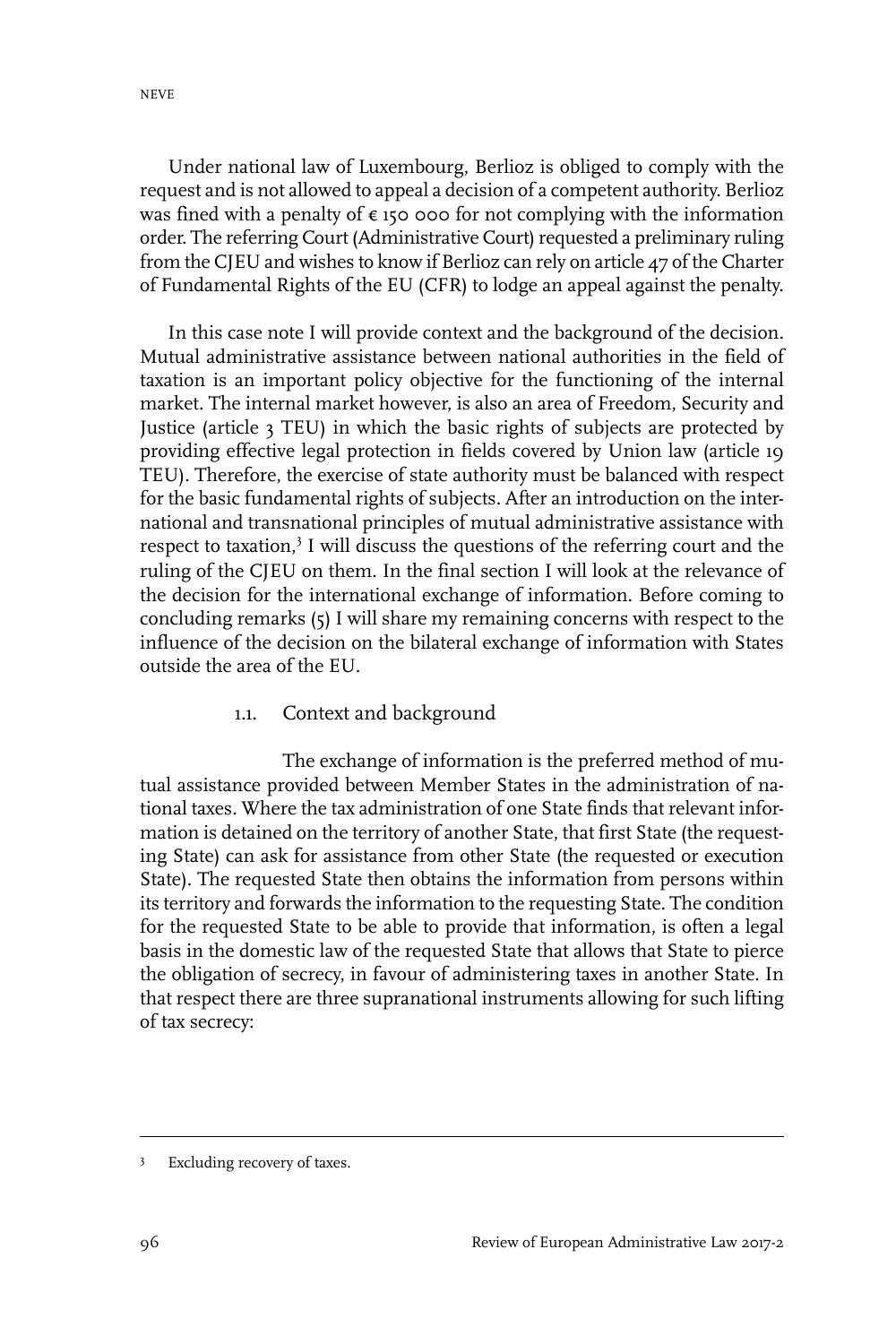- *a.* The Council Directive 2011/16/EU of 15 February 2011 on administrative Cooperation in the field of taxation<sup>4</sup> (hereinafter: DAC);
- *b.* The bilateral agreement for the avoidance of double taxation and the prevention of tax evasion in relation to direct taxes on income and wealth:<sup>5</sup> and
- *c.* An international instrument, exclusively drafted with a view to mutual assistance with respect to the levying and recovery of taxes, and often supplementary to the bilateral treaty, is the joint effort of Council of Europe & OECD that resulted in the 1988 Convention on Mutual Assistance in Tax matters, as amended by 2010 Protocol. $^6$

Almost all Member States of the EU concluded bilateral tax treaties with each other on the basis of the OECD template. The OECD Model Tax Convention (hereinafter: OECD-MTC) is a dynamic Model, adjusted regularly and accompanied by a commentary that serves as a guidance for interpreting the articles of the Model Convention.<sup>7</sup> Though the Model Convention is dynamic, this does not imply that the bilateral agreements drafted and concluded on the basis of the then available wording of the Model are also dynamic in their application. Amendments to existing tax conventions find their way through additional Protocol provisions and Memoranda of Understanding. This however leads to a plurality of different treaty provisions between the Member States of the EU. It was for this reason that the European Commission introduced the first Mutual Assistance Directive in 1977 in order to harmonize the different provisions for mutual assistance that existed between Member States.<sup>8</sup> As is stated in the preamble: '… collaboration between tax administrations within the Community should therefore be strengthened in accordance with common principles and rules'.<sup>9</sup> The common principles and rules refer to the Commentary to article 26 of the OECD MTC, 1977 edition and further adjustments of that Commentary.In the last twenty years the common principles and rules have evolved from a best practice ('should') into an obligation ('shall') especially in regard to carry-

Council Directive 2011/16/EU of 15 February 2011 on administrative cooperation in the field of 4 taxation and repealing Directive 77/799/EEC, *OJ L* 64, 11.3.2011, p. 1-12.

The Model Convention that provides a template for most bilateral treaties is the OECD-Model tax convention (for tax conventions between OECD-Member States) and the UN-Model tax convention (for tax conventions between developed and developing countries). 5

www.coe.int/en/web/conventions/full-list/-/conventions/treaty/127 and <sup>6</sup> www.coe.int/en/web/conventions/full-list/-/conventions/treaty/208.

For most recent (2014) version, see www.oecd.org/ctp/model-tax-convention-on-income-and-7 on-capital-condensed-version-20745419.htm.

<sup>&</sup>lt;sup>8</sup> Council Directive 77/799/EEC of 19 December 1977 concerning mutual assistance by the competent authorities of the Member States in the field of direct taxation, *OJ L* 336, 27.12.1977, p. 15-20.

Council Directive 77/799/EEC of 19 December 1977 concerning mutual assistance by the 9 competent authorities of the Member States in the field of direct taxation, *OJ L* 336 , 27/12/1977 P. 0015–0020.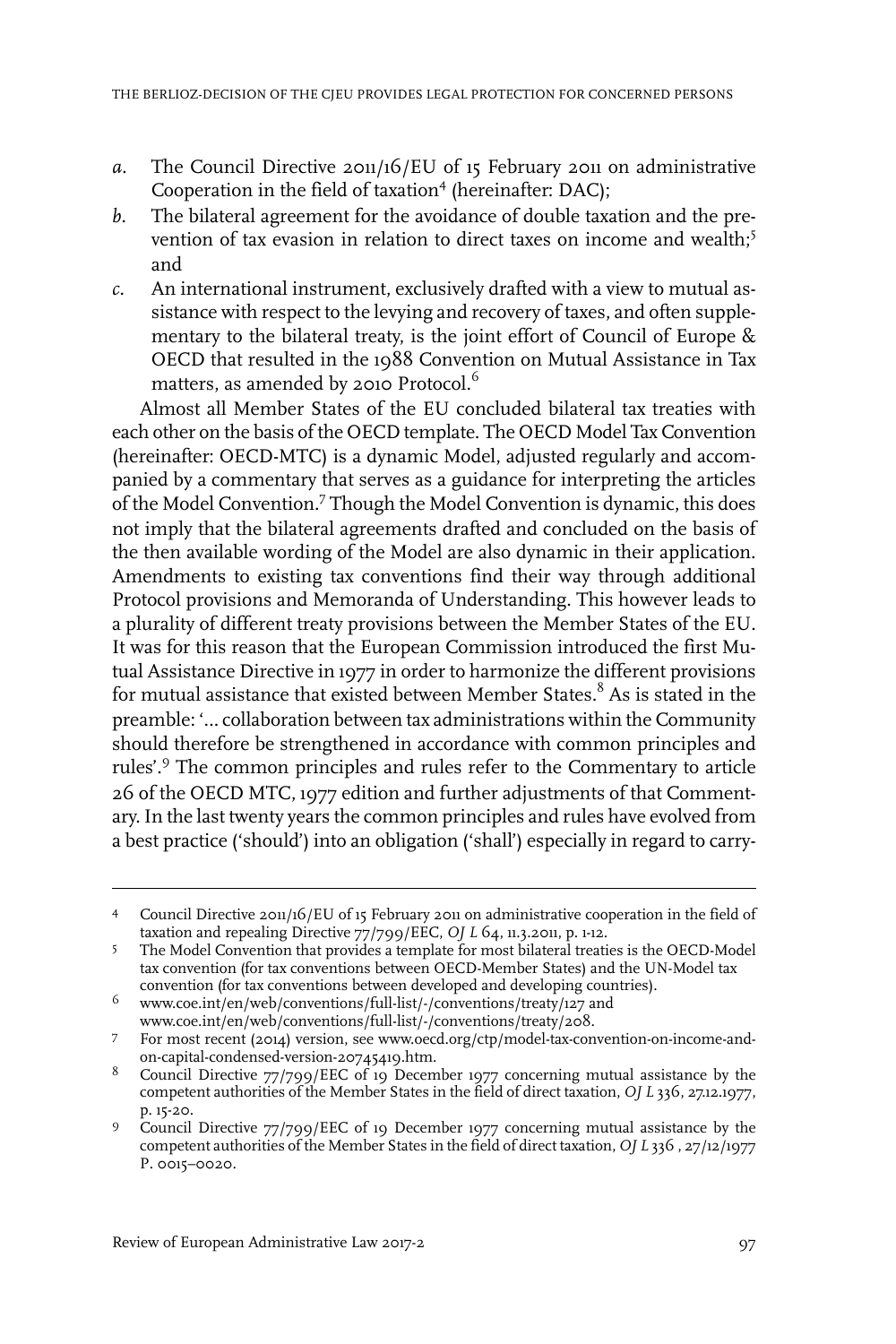ing out administrative measures in order to obtain requested information. The political driver for that development is the formulation of the so-called Standard for the Exchange of Information on request (hereinafter: EOIR) by the Global Forum on Transparency and Exchange of Information for Tax Purposes (hereinafter: Global Forum).<sup>10</sup> The Standard found its way in the OECD-MTC in 2005 and was formally endorsed by G20 and OECD members in April 2009.<sup>11</sup> This soft-law Standard became hard-law by an inclusion of that Standard in the 2011 Directive and resulted in an obligation on the Member States to implement the provisions of the Directive. Restrictions on the obligation of a Member State to cooperate are limited. In contrast with the 1977 Directive, the 2011 Directive now states explicitly that the Directive respects fundamental rights and observes the principles which are recognised; in particular by the Charter of Fundamental Rights of the European Union (hereinafter: CFR).<sup>12</sup> An important element of the mutual assistance procedure is the speed and efficiency of the exchange procedure.<sup>13</sup> The Directive provides for a six month period in case the requested authority needs to undertake an investigation, but a two month-period in case the information is already available (article 7). The adherence of national authorities that are Global Forum members and identified jurisdictions held to the standard for EOIR are made subject to a peer-review procedure undertaken by the Global Forum. The Global Forum then qualifies the reviewed jurisdictions (after phase 2) as 'complaint', 'largely compliant', 'partially compliant' and 'noncompliant'.<sup>14</sup>

#### 1.2. Relevant jurisdiction: Luxembourg

The requested jurisdiction in the case discussed is Luxembourg. Luxembourg's legal framework for the exchange of information is

<sup>&</sup>lt;sup>10</sup> The Global Forum on Transparency and Exchange of Information for Tax Purposes, is a subdivision of the OECD, but composed also of non-OECD member jurisdictions. See www.oecd.org/tax/transparency/. The Global Forum is mandated with the peer-review process of adherence to the global standard for EOIR as endorsed by the OECD.

See more on EIOR Standard: *Klaus Vogel on Double Taxation Conventions*, 4th edition by Reimer and Rust (ed.), Kluwer Law International, 2015; Xavier Oberson, *International Exchange of In-*11 *formation in Tax Matters*, Edward Elger, 2015; Danon/Gutmann/Oberson/Pistone (ed.), *Modèle de Convention fiscal OCDE concernant le revenu et la fortune, Commentaire*, Helbing Lichtenhahn, Editions Francis Lefebvre 2013; Vogel/Lehner (ed.), *DBA Doppelbesteuerungsabkommen, Kommentar*, 6.Auflage, Verlag C.H. Beck, München 2015.

 $P$ reambule DAC, no. 28.

<sup>&</sup>lt;sup>13</sup> Preamble 12 of DAC provides: 'Time limits for the provision of information under this Directive should be laid down in order to ensure that the information exchange is timely and thus effective'.

See further Leo E.C. Neve, 'The Peer review Process of the Global Forum on Transparency and Exchange of Information for Tax Purposes, a critical assessment on authority and legitimacy', in: *Erasmus Law Review*, 2017, November, forthcoming. 14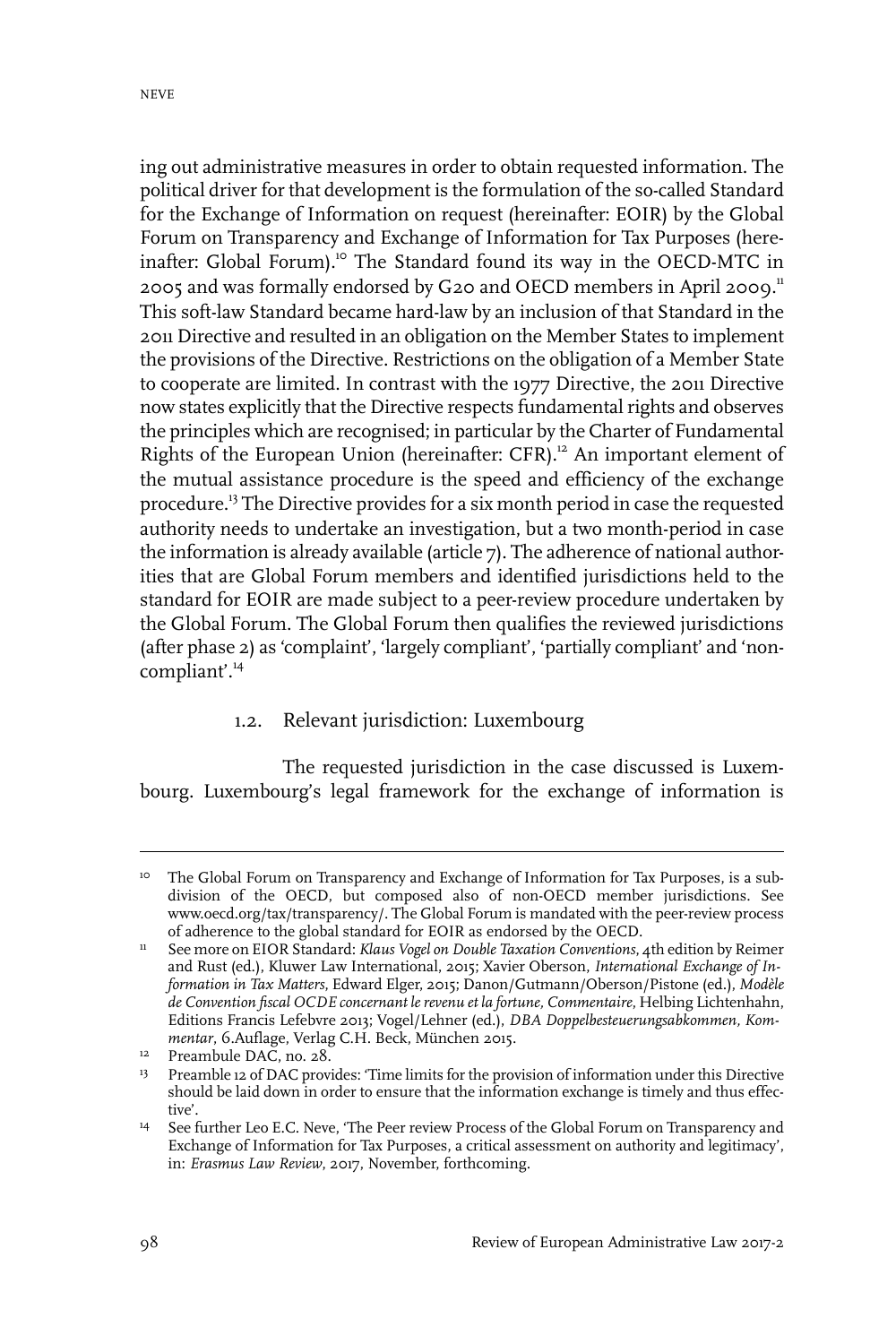heavily influenced by the first<sup>15</sup> and second phase peer-review report of the Global Forum.<sup>16</sup> The phase 2 report criticizes the legal framework and practice of Luxembourg and attributes an overall qualification of 'non-compliant' to Luxembourg.<sup>17</sup> The Global Forum developed the so-called 'Terms of Reference' in order to be able to assess adherence to the Standard of EOIR by participants. The Terms of Reference for assessing adherence to the EOIR Standard contain three basic components, broken down into ten essential elements.<sup>18</sup>

Interesting for our analysis is element B 2, stating:

#### *The rights and safeguards (e.g. notification, appeal rights) that apply to persons in the requested jurisdiction should be compatible with effective exchange of information;*

The rights and safeguards that apply to persons in the requested jurisdiction should be balanced with the effectiveness of the exchange procedure. The Global Forum in its peer reviews has criticized several countries, including The Netherlands and Luxembourg, for obstructing the efficiency of the process due to administrative and judicial review of the decisions to exchange information.<sup>19</sup> The Global Forum was, in relation to the Netherlands, especially critical on the administrative procedures such as the notifying of the intention to exchange information, the possibility of reviewing exchange decisions, the length of court proceedings and the right to be heard relating to the disclosure of documents.<sup>20</sup> In the process of moving towards positive compliance ratings, jurisdictions such as Luxembourg and The Netherlands adjusted their legislative framework, abolished the notification procedure and restricted judicial review. As a consequence, concerned persons (specifically the information owner and the subject of the investigation) have lost valuable legal protection, which are the rights to oppose providing the information.<sup>21</sup>

<sup>&</sup>lt;sup>15</sup> Global Forum on Transparency and Exchange of Information for Tax Purposes Peer Reviews: Luxembourg 2011 PHASE 1 August 2011 (reflecting the legal and regulatory framework as at May 2011).

 $^{16}$   $\,$  Global Forum on Transparency and Exchange of Information for Tax Purposes Peer Reviews: Luxembourg 2013 PHASE 2: IMPLEMENTATION OF THE STANDARD IN PRACTICE November 2013 (reflecting the legal and regulatory framework as at May 2013), OECD, Paris.

<sup>&</sup>lt;sup>17</sup> See phase 2 Report Luxembourg, para. 14: 'In view of the ratings for each of the essential elements taken in their entirety, the overall rating for Luxembourg is Non-Compliant'.

 $18$  Terms of Reference to Monitor and Review Progress towards Transparency and Exchange of Information for Tax Purposes, OECD, CTPA 2010.

<sup>&</sup>lt;sup>19</sup> Luxembourg has only a judicial appeals procedure and no administrative review procedure.

<sup>&</sup>lt;sup>20</sup> Global Forum on Transparency and Exchange of information for tax purposes, Peer Review Report Combined: Phase 1+ Phase 2, incorporating Phase 2 ratings, The Netherlands, 2013, OECD, Paris, para. 306.

In general the taxpayer is obliged to provide information. Also third parties who possess relevant information can be forced to provide information on taxable subjects. 21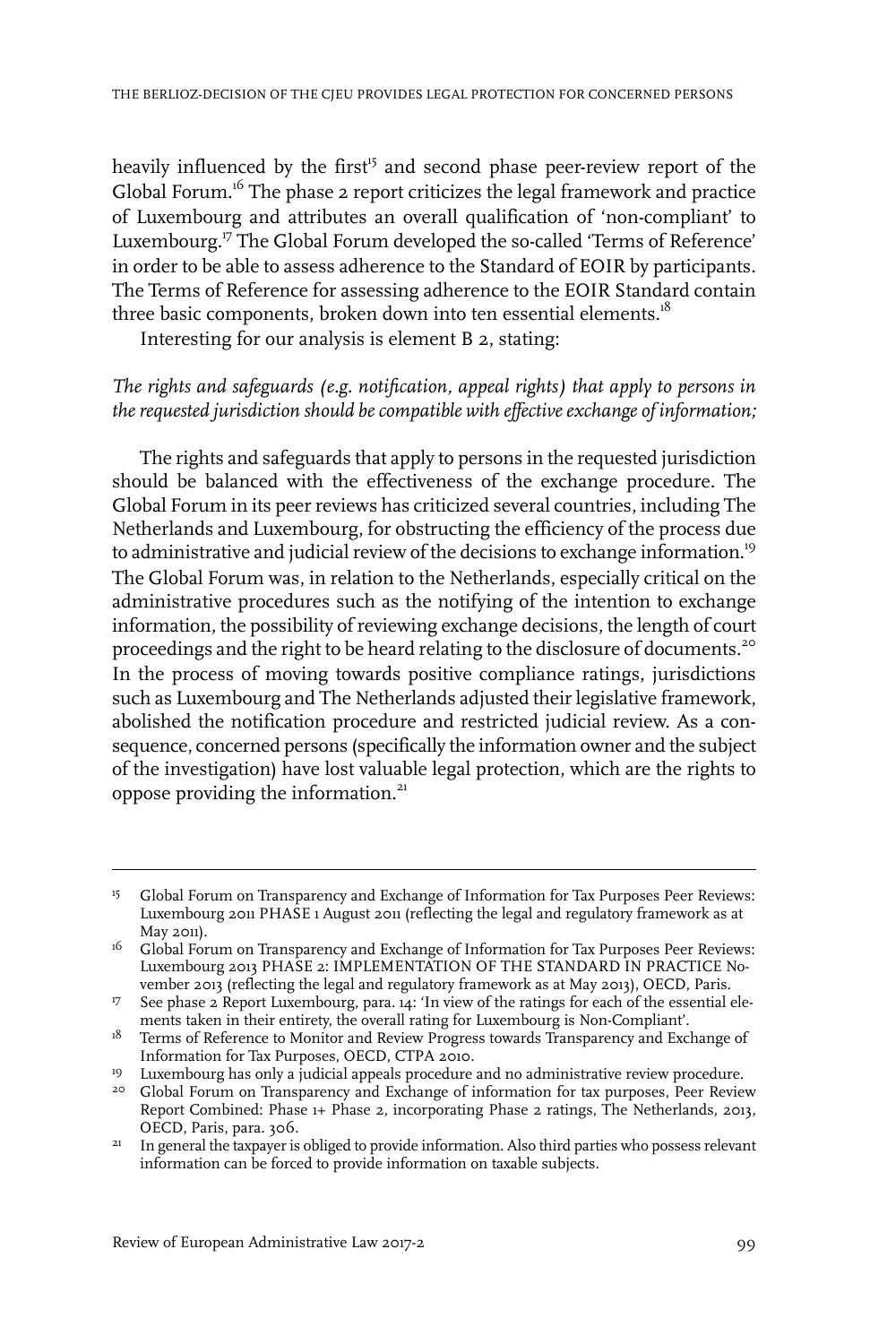Countries that have adjusted their national administrative procedures include the Netherlands, which introduced a bill on 25 September 2013 to amend the International Assistance (Levying of Taxes) Act.<sup>22</sup> This bill proposed abolishing the notification procedure with the intention to restrict the opportunity for judicial review by a court. In his explanatory note to the proposed amendment, the State Secretary of Finance argued that the peer review report recommended abolishing this notification procedure and also that the new EU Directive on Administrative Cooperation (hereinafter referred to as: DAC  $1)^{23}$  did not recognize this procedure.<sup>24</sup> The amendment also implied that the person would no longer be able to ask for an ex-ante judicial review against the decision to provide the requested information.<sup>25</sup> Since 1 January 2014, therefore, the possibility of a judicial review is no longer available in The Netherlands.<sup>26</sup>

Just over a year later, on 25 November 2014, Luxembourg introduced legislation to amend its Act of 31 March 2010.<sup>27</sup> Under Article 6(1) of the amended legislation, a very limited remedy is available against a request for the exchange of information or against a decision ordering the production of information.<sup>28</sup> The only available remedy is against the penalty imposed for not complying with the order.<sup>29</sup> The Luxembourg government, too, argued that the Global Transparency Forum required Luxembourg to make these changes.<sup>30</sup>

In the *Cahier de droit fiscal international* vol.100B on The practical protection of taxpayers' fundamental rights of 2015, the International Fiscal Association (IFA)<sup>31</sup> also identified Austria, Liechtenstein, Portugal and Switzerland as jurisdictions under pressure from the Global Transparency Forum to remove their existing procedures for notifying taxpayers and their ability to challenge cross-

*Wet Internationale bijstand bij de heffing van belastingen*. 22

 $23$  Directive 2011/16/EU.

Parliamentary Papers II 2013/14, 33753, 3, p. 10-11. <sup>24</sup>

<sup>&</sup>lt;sup>25</sup> Parliamentary Papers II 2013/14, 33753, 3, p. 34-35.

 $2<sup>6</sup>$  That statement was repeated during the parliamentary process of approving the bill on the implementation of the automatic exchange of tax rulings, Parliamentary Papers I 2016/17, 34527, B, p. 2.

*Mémorial, Recueil de législation*, appli.no. 214/27, 27 November 2014, p. 4170. <sup>27</sup>

<sup>&</sup>lt;sup>28</sup> The single ground for review is the irregularity of the request: art  $7 \text{ (1)} \text{ ... }$  Le recours ne peut porter que sur la régularité formelle de la décision d'injonction émise par l'administration fiscale compétente ….».

This issue is now decided in CJEU 16-5-2017, *Berlioz Investment Fund S.A.*, C-682/15, 29 ECLI:EU:C:2017:373, where the *Cour d'appel* has requested a preliminary ruling from the CJEU. See also final decision *Cour d'appel Luxembourg* of 26 October 2017, no. 36893Ca.

See *Chambre députés*, projet loi Doc. parl. 6680; sess. extra ord. 2013-2014 et sess. ord. 2014- 30 2015 and Peer review report on Luxembourg, phase 2, para. 407 and 436.

<sup>&</sup>lt;sup>31</sup> For the IFA, see www.ifa.nl/Pages/default.aspx. The IFA is a non-governmental and non-sectoral international organization that offers a forum for experts from different sectors of society to exchange opinions on topics of international taxation with regard for each other's background and responsibilities.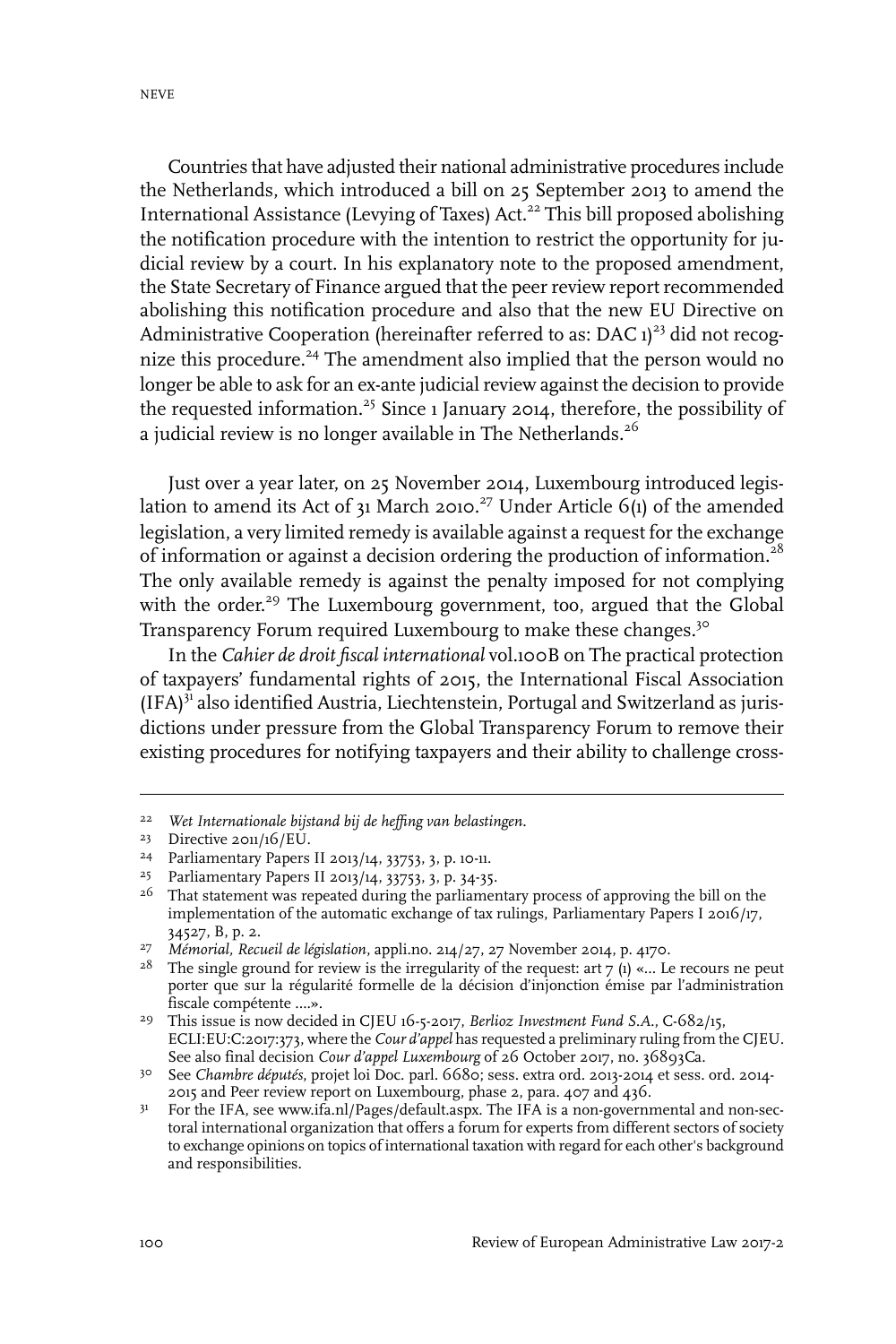border exchange of information ('EOI').<sup>32</sup> With this context as background, we can now look at the decision of the CJEU in *Berlioz*.

# **2. Judgement**

#### 2.1. Facts and legal frame of the case

Berlioz Investment Fund SA, a corporation formed under the law of Luxembourg, is a shareholder of its French subsidiary Cofima SA. The subsidiary is able to declare dividends without having to withhold tax under the Parent-Subsidiary Directive 90/435/EEC and its successor Directive  $201/96$ /EU<sup>33</sup> (position taken by Cofima SA), but needs to respect certain conditions (position taken by French authorities)<sup>34</sup> with respect to the identity of its direct (and indirect) shareholders. Berlioz refers to the *Denkavit*-decision<sup>35</sup> where the CJEU has decided that parent companies in member states must be treated equally as domestic parent companies.<sup>36</sup> After the *Denkavit* decision of the CJEU, France has introduced anti-avoidance measures in its domestic legislation. $37$  The French competent authority has requested the Luxembourg competent authority to instruct Berlioz to provide the names of their shareholders and the equity-interest each shareholder holds in the company. Berlioz Investment Fund SA refuses to provide the answers to these questions, because it deems the reply not relevant for the tax position in France of Cofima SA, claiming to be itself a Luxembourg entity entitled to withholding tax relief, irrespective of the fiscal residence of its shareholders. Berlioz receives an injunction under the law of Luxembourg to provide the information and is subsequently fined for € 250 000 because of a refusal to cooperate. Upon judicial review in the administrative court the fine was subsequently reduced to  $\epsilon$  150 000.

<sup>&</sup>lt;sup>32</sup> See Baker/Pistone, *General Report IFA* 2015, 'The Practical Protection of Taxpayers' Fundamental Rights', p. 51.

Council Directive 90/435/EEC of 23 July 1990 on the common system of taxation applicable 33 in the case of parent companies and subsidiaries of different Member States, *OJ L* 225, 20.8.1990, and Council Directive 2011/96/EU of 30 November 2011 on the common system of taxation applicable in the case of parent companies and subsidiaries of different Member States, *OJ L* 345, 29.12.2011, p. 8-16.

<sup>&</sup>lt;sup>34</sup> The option offered by Article 1(2) of Directive 90/435/EEC of 23 July 1990.

Decision CJEU 14 December 2006, case 170/05 (*Denkavit France*), ECLI:EU:C:2006:783, para. 35 39.

<sup>&</sup>lt;sup>36</sup> Note that de *Denkavit France* decision was issued before the coming into force of the Parent-Subsidiary directive 1990. This directive allows anti-tax avoidance measures. Those measures are the subject of the Eqiom-case C-6/16, CJEU 7-9-2017, ECLI:EU:C:2017:641.

These anti-avoidance measures in the Parent-Subsidiary directive have been contested and CJEU has ruled in decision 7-9-2017 C-6/16 (*Eqiom*) that the shifting of the burden of proof to the beneficiary is precluded under EU law. 37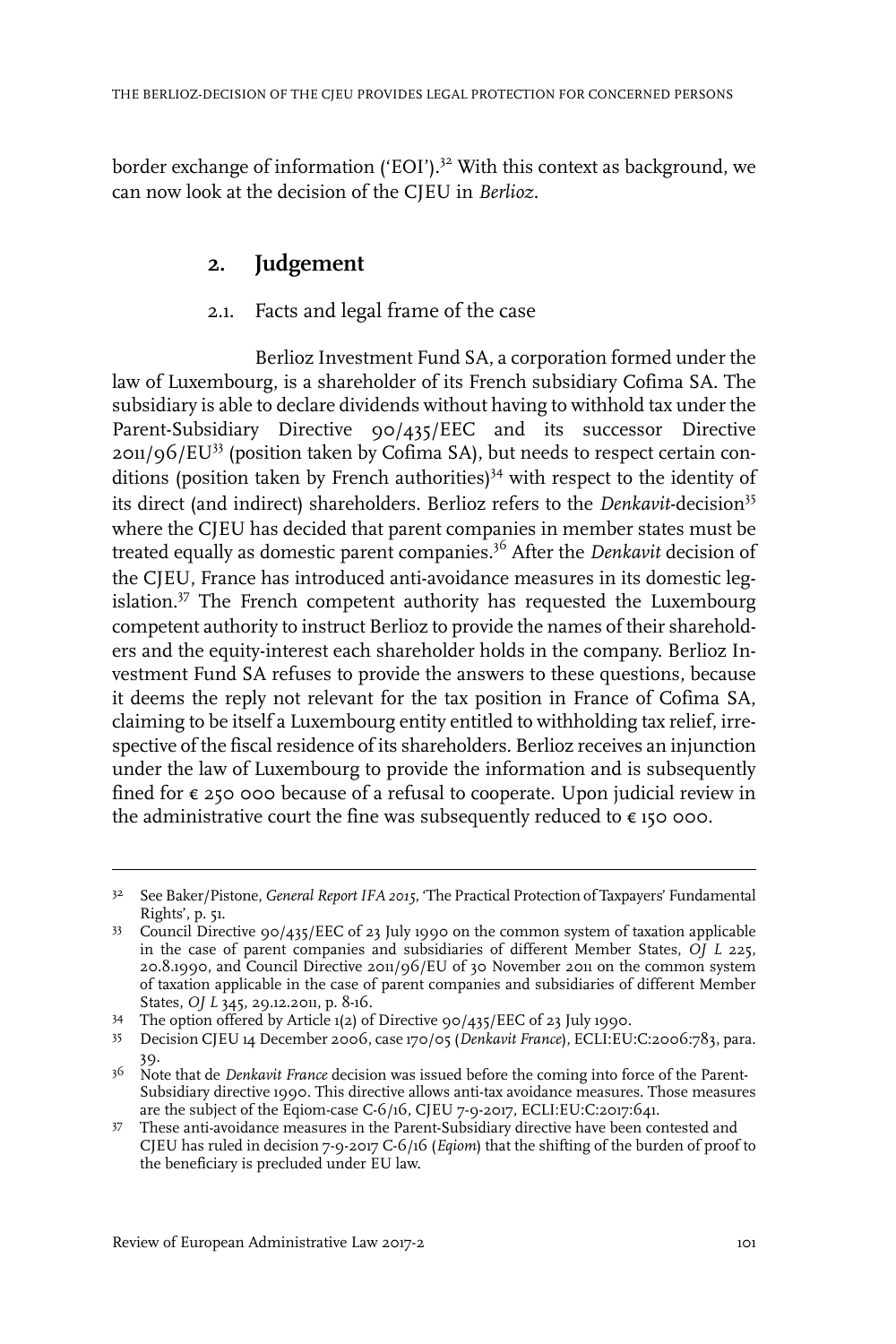## 2.2. Preliminary procedure

In appeal of the lower court's decision, the administrative court refers the case to the CJEU posing six preliminary questions. The questions relate to issues of

- 1. The scope of Charter of fundamental rights of the European Union as given in article 51(1) ('*provisions of this Charter are addressed to … the Member States only when they are implementing Union law*');
- 2. Application of article 47 Charter fundamental rights (*Right to an effective remedy and to a fair trial*);
- 3. Intensity of judicial review.

These preliminary questions to the CJEU are very important for the judicial protection of the information holder in tax information exchange procedures. The questions have been decided by the Grand Chamber.

# 2.2.1. Application of article 51(1) CFR

The first question relates to the application of the CFR. The preamble to the DAC states in rec. 28:

*This Directive respects the fundamental rights and observes the principles which are recognised in particular by the Charter of Fundamental Rights of the European Union.*

Even with the specific reference to the CFR, the opposing Member States France and Luxembourg are of the opinion that due to the fact that the penalty is not foreseen in the Directive, the national law imposing the fine cannot be seen as the implementation of Union law, a basic requirement of article 51 CFR for the application of the Charter to the Member States.<sup>38</sup> The CJEU clearly denies this argument (para. 37-39):

- 37. *While it refers to the measures aimed at gathering information that exist under national law, Directive 2011/16 thus requires Member States to takethe necessary measures to obtain the requested information in a way that is consistent with their obligations in relation to the exchange of information.*
- 38. *It must be noted that, in order to ensure that the directive has practical effect, those measures must include arrangements, such as the pecuniary penalty at issue in the main proceedings, which ensure that there is sufficient incentive for the relevant person to respond to tax authorities' requests, and thereby enable*

<sup>&</sup>lt;sup>38</sup> This seems to be a quiet reference to C-418/11 (*Texdata Software*), ECLI:EU:C:2013:588.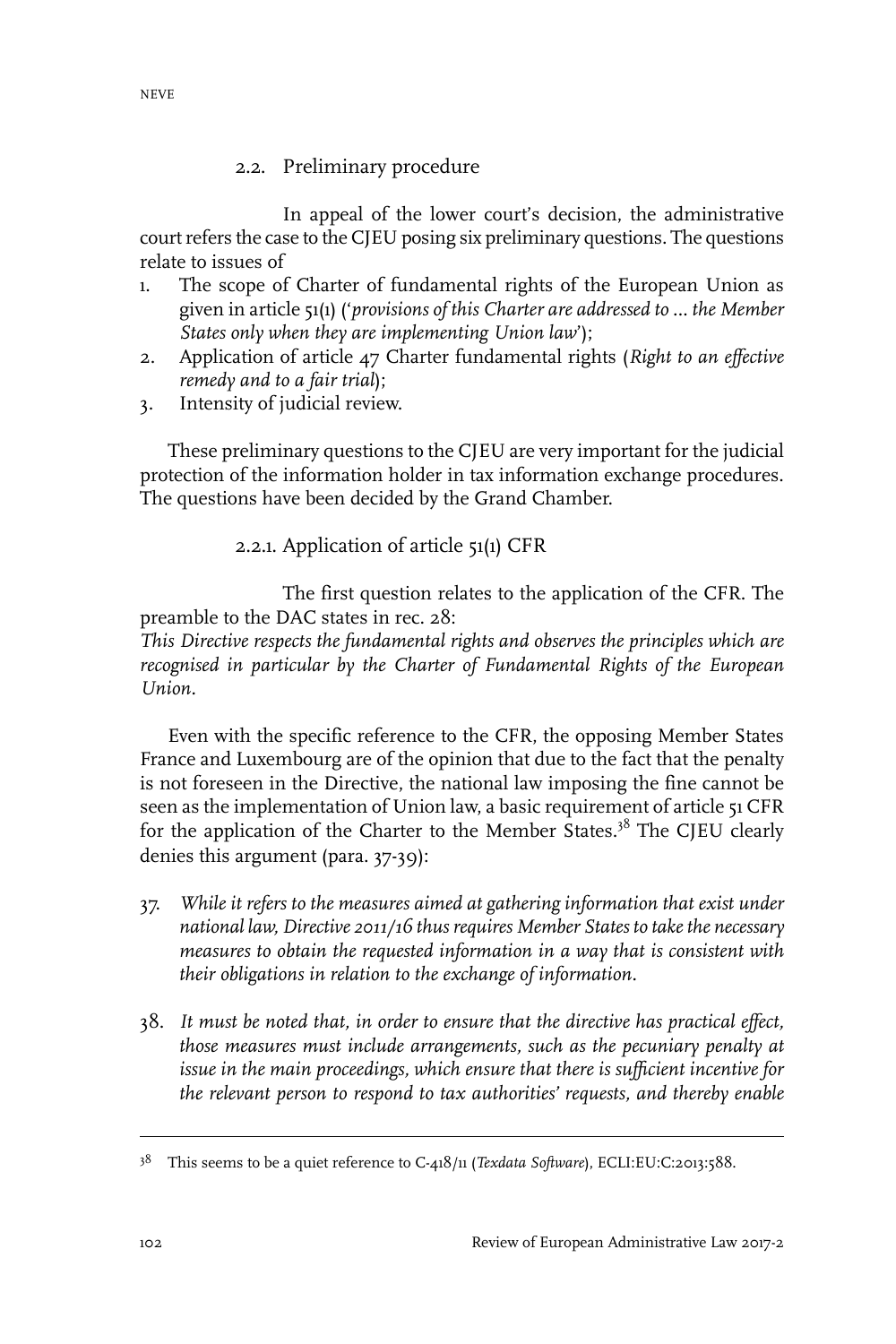*the requested authority to fulfil its obligations towards the requesting authority.*

39. *The fact that Directive 2011/16 does not make express provision for penalties to be imposed does not mean that penalties cannot be regarded as involving the implementation of that directive and, consequently, falling within the scope of EU law*.

The Court refers to the fact that the DAC imposes certain obligations on Member States, more in particular to take 'measures aimed at gathering information' (article 18 DAC) and the 'necessary measures to ensure smooth operation of the administrative cooperation agreements' (article 22(1) DAC). Therefore the pecuniary penalties imposed by the Luxembourg authorities are 'within the scope of Union law'.<sup>39</sup> The CJEU and the A-G Wathelet hereby refer to the decision in Åkerberg Fransson where CJEU declared:

*It follows that tax penalties and criminal proceedings for tax evasion, such as those to which the defendant in the main proceedings has been or is subject because the information concerning VAT that was provided was false, constitute implementation of Articles 2, 250(1) and 273 of Directive 2006/112 (previously Articles 2 and 22 of the Sixth Directive) and of Article 325 TFEU and, therefore, of European Union law, for the purposes of Article 51(1) of the Charter.* 40

### 2.2.2. Judicial review

The second issue before the CJEU relates to judicial review of the underlying order that initiated the fine. Berlioz questions the legality of the underlying order that required her to produce the requested information. She is of the opinion that some of the questions posed have no connection with the levying of taxes. But is she in this respect entitled to an effective remedy on the ground of Article 47 CFR? do some conditions have to be fulfilled before Article 47 is applicable, or is it applicable irrespective of which rights and freedoms are at stake? The point here is that the DAC does not confer any rights on individuals. It is derived from the earlier case *Sabou*<sup>41</sup> that the Directive covers only the exchange of information between competent authorities and confers only rights and obligations on the Member States. The Directive does not oblige Member States to give the taxpayer a hearing. (*Sabou*, para. 30 to 36). In the opinion of the CJEU that does not mean, however, that an individual has

<sup>39</sup> Judgement, para. 39.

Decision CJEU 26-2-2013, C-617/10 (*Åkerberg Fransson*), ECLI:EU:C:2013:105, para. 27. 40

Decision CJEU 22-10-2013, C-276/12 (Sabou), ECLI:EU:C:2013:678. <sup>41</sup>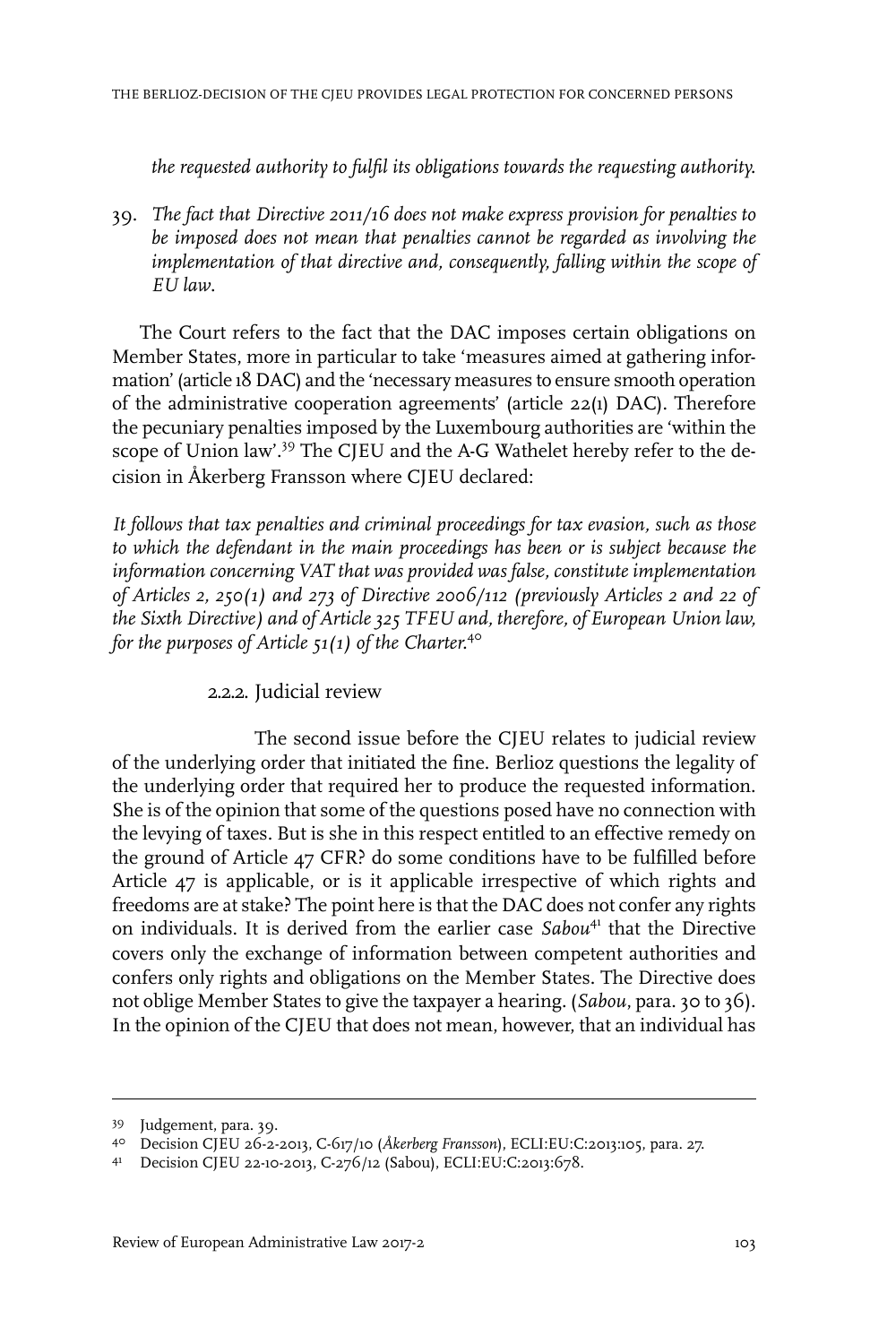no right to defend his position before a tribunal in accordance with article 47 of CFR (para.49):

f*undamental rights guaranteed in the legal order of the EU are applicable in all situations governed by EU law and the applicability of EU law entails applicability of fundamental rights guaranteed by the Charter*.

The Court refers to earlier judgements when he makes the statement that it should be born in mind that (rec. 51):

*protection against arbitrary or disproportionate intervention by public authorities in the sphere of the private activities of any natural or legal person constitutes a general principle of EU law*.

The protection may be invoked by a relevant person in respect of a measure adversely affecting him, such as the information order and the penalty at issue and that person can rely on a right guaranteed by EU law, within the meaning of article 47 of the Charter, giving him the right to an effective remedy (para. 52). With respect to the subject matter of the right, the Court makes a distinction between a remedy against the penalty or a challenge of the information order on which the penalty is based and decides that in order to satisfy the requirement of Article 47 CFR, the national court must be able to examine the legality of that information order as well.

2.2.3. Foreseeably relevant

The third issue, which is the subject of the fourth question of the referring court, is whether it is a condition that the question of the requesting State is of 'foreseeable relevance' for the assessment of the subject. The referring court in fact wishes to know if the information request must be given 'recognition' without scrutiny of the relevant legal basis.<sup>42</sup> This issue questions the legality of the information order addressed by a Member State to a relevant person. The CJEU opines that the words 'foreseeably relevant' describe a necessary characteristic of the requested information, rec. 63*:*

*It is apparent from the wording of those provisions that the words 'foreseeably relevant' describe a necessary characteristic of therequested information. The obligation imposed on the requested authority under Article 5 of Directive 2011/16 to cooperate with the*

<sup>&</sup>lt;sup>42</sup> In the *Referenzentscheidungsmodell* of Sydow the requested State must recognize the legitimacy of the request under its national law. Gernot Sydow, *Verwaltungskooperation in der Europäischen Union*, Mohr Siebeck 2004, par. 9 on Referenzentscheidungsmodell.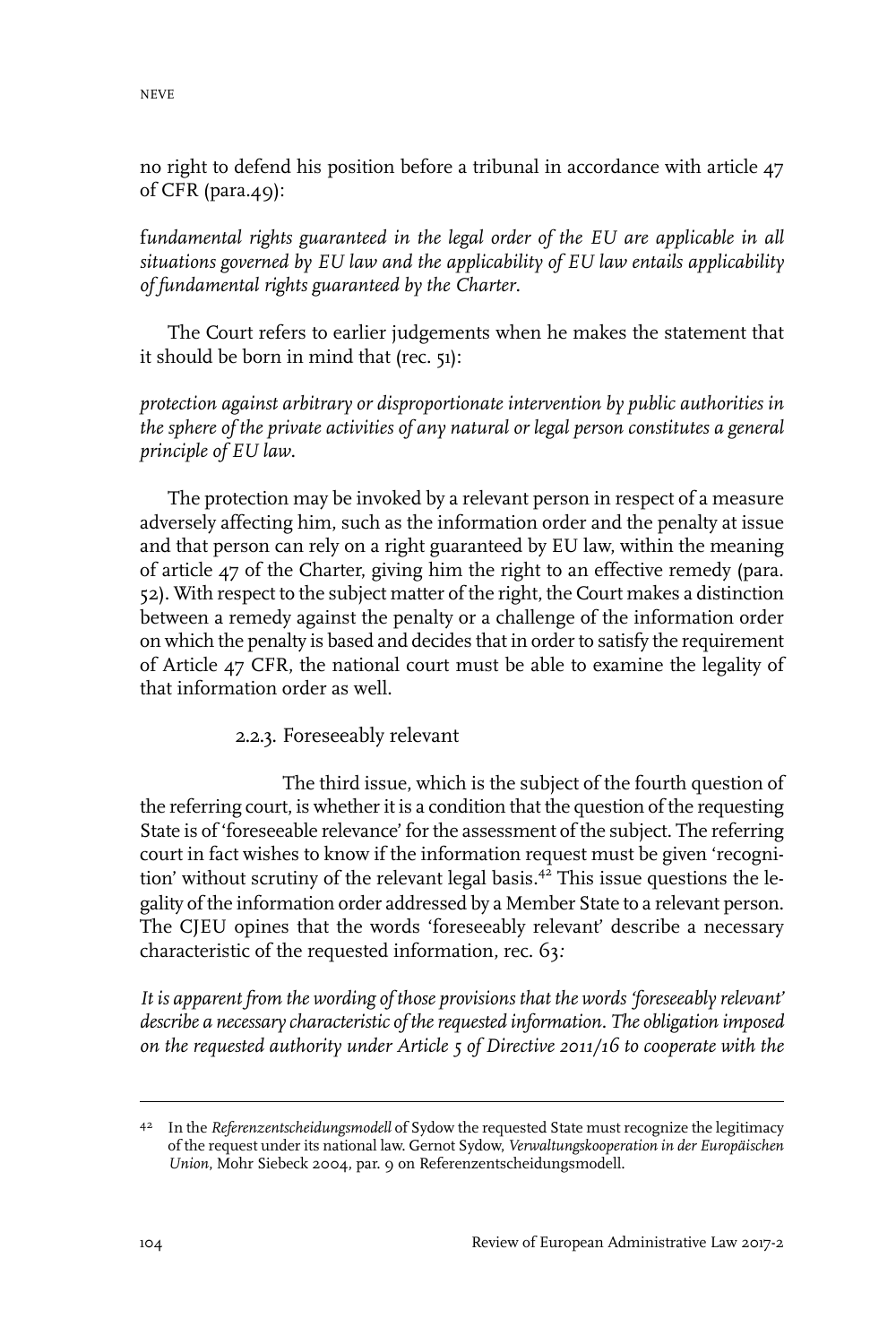#### *requesting authority does not extend to the communication of information that is considered not to have that characteristic.*

The obligation to cooperate with the requesting authority is limited to information that is considered to have relevance. That relevance must be foreseeable. The information should be able to clear a certain relationship or a certain fact that may be potentially relevant. The national court does not have to investigate whether the question is relevant, because that requires an in-depth analysis of the facts, for which the court is not equipped and which would cost a lot of time. Given the urgency of any reply to a request, the national court only has to consider if the questions may be relevant for the requesting authority.

#### 2.2.4. Intensity of judicial review

The issue of the legality of the request is addressed in the third and fifth questions of the referring court. Having seen that the 'foreseeable relevance' of the question is a condition that must be fulfilled, the third and fifth questions relate to the intensity of the judicial review of that condition. The CJEU decided that, in the context of the review of the penalty, the national court has unlimited jurisdiction to review the legality of the information order (para. 82). That review is not limited to the procedural regularity of the request, but the national court must verify that the condition of foreseeable relevance has been satisfied in all its aspects, including the limitations of article 17 DAC. The scope of the review is however limited, because the cooperation between tax authorities is based on rules intended to create confidence between Member States. The requested authority must trust the requesting authority. It must assume that the request for information complies with the requirements of the domestic law of the requesting authority and that the request is necessary for the purposes of its investigation.<sup>43</sup> The review of the request by the requested authority is limited to the discretion exercised by the requesting authority. The review by the court is therefore limited to a verification whether the information sought is not devoid of any foreseeable relevance to the investigation, para. 86:

*Consequently, the courts must merely verify that the information order is based on a sufficiently reasoned request by the requesting authority concerning information that is not – manifestly – devoid of any foreseeable relevance having regard, on the one hand, to the taxpayer concerned and to any third party who is being asked to provide the information and, on the other hand, to the tax purpose being pursued.*

<sup>43</sup> Judgement, para. 77.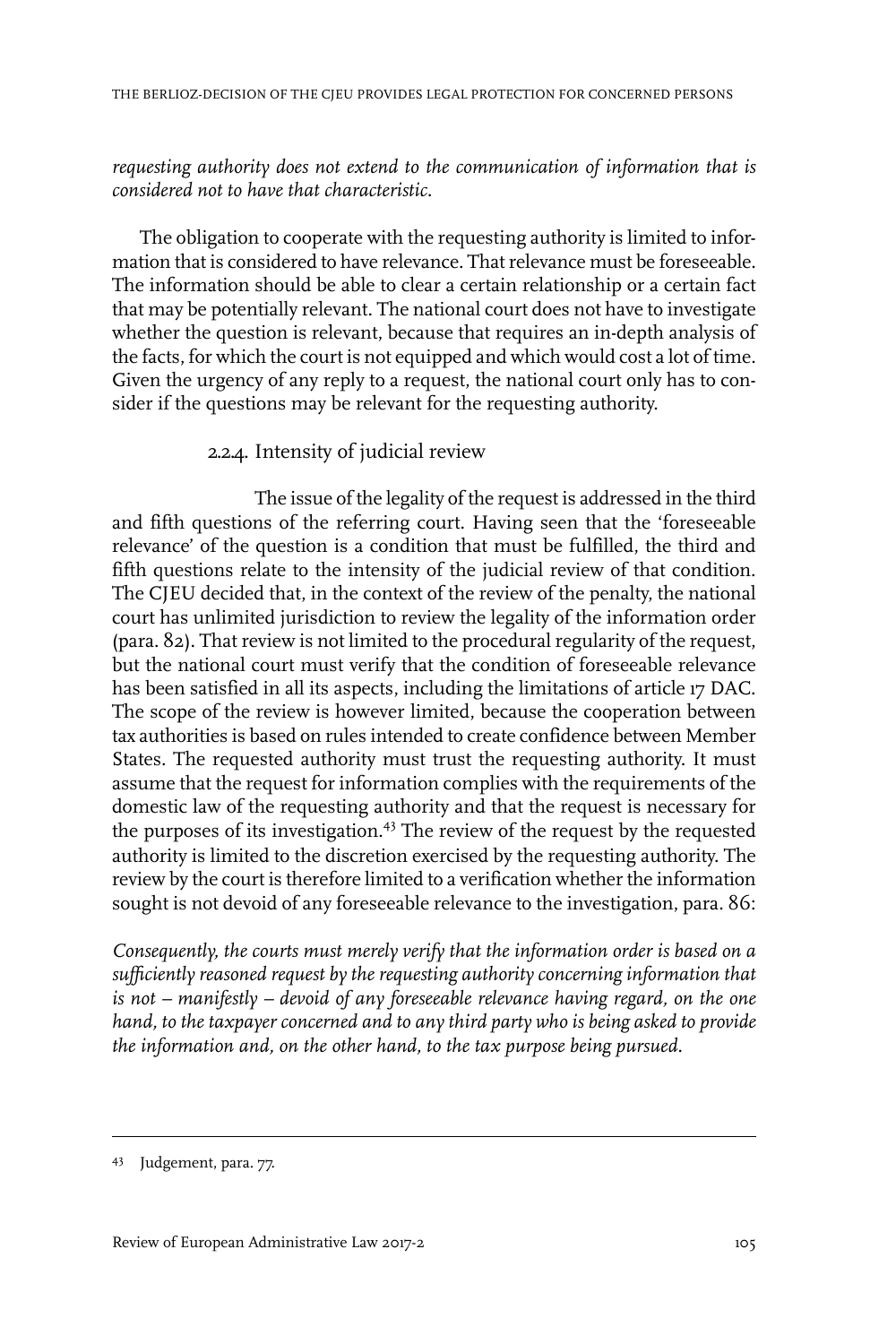It is therefore the task of the requested authority to verify, not only the procedural regularity, but in principle (para. 89):

*to satisfy itself that the information sought is not devoid of any foreseeable relevance having regard to the identity of the taxpayer concerned and that of any third party asked to provide the information, and to the requirements of the tax investigation concerned.*

The national court has thus jurisdiction to vary the penalty imposed and to review the legality of that information order. In that respect (rec. 89):

*the courts review is limited to verification that the requested information manifestly has no such relevance.*

#### 2.2.5. Competent Authority Letter

The final issue, the sixth question, is about the content of the case file. The question here is whether, in the context of judicial review, the court of the requested Member State must have access to the request for information (the Competent Authority Letter, hereinafter CAL) and the additional question is whether that document must also be communicated to the concerned person in that State or whether access to that document may be refused on grounds of confidentiality. Basically the requested State must keep the communication confidential with the requesting State. Article 16 DAC provides therefore that the communication shall be covered by the obligation of official secrecy and will enjoy the protection equivalent to similar information under the national law of the Member State which received it. National treatment is thereby the norm. National treatment can differ between the Member States. The DAC does not prescribe a certain attitude.

The law in Luxembourg provides that the requested person must know what is requested from him (and not the reason why). That law does not specify that a reason must be given, nor that the foreseeable relevance of the questions must be disclosed.

In that respect the CJEU finds that the information order did not provide sufficient information in order to establish the foreseeable relevance of the questions. Therefore, the complete CAL must be brought to the tribunal hearing the case against the pecuniary penalty, as otherwise it would be unable to carry out the review of legality required by Article 47 of the Charter. The CJEU (para. 101):

*Consequently, the answer to the sixth question is that the second paragraph of Article 47 of the Charter must be interpreted as meaning that, in the context of a judicial review by a court of the requested Member State, that court must have access to the request for information addressed to the requested Member State by the requesting*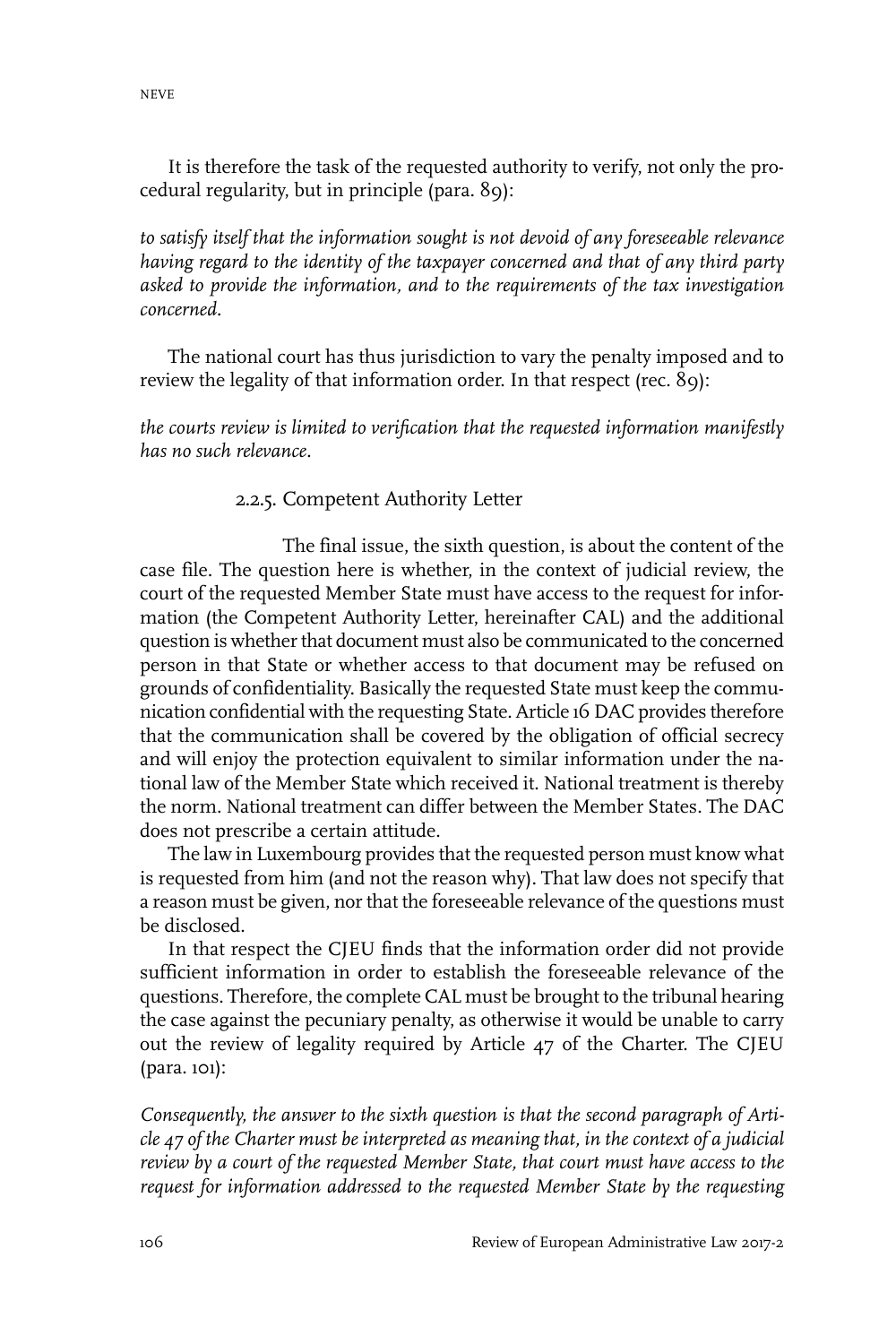*Member State. The relevant person does not, however, have a right of access to the whole of that request for information, which is to remain a secret document in accordance with Article 16 of Directive 2011/16. In order for that person to be given a full hearing of his case in relation to the lack of any foreseeable relevance of the requested information, it is sufficient, in principle, that he be in possession of the information referred to in Article 20(2) of that directive.*

### 2.3. Conclusions *Berlioz*

A penalty imposed to give effect to an obligation based on (but not written into) a Directive is an act within the scope of Union law and implies that the CFR is applicable. The national court has unlimited jurisdiction to review the legality of the information order and can vary the penalty. The foreseeably relevance of the request is an anchoring principle. The scope of the review of the foreseeably relevance of the request is limited, given the time constraints of the inquiry, also with regard to principle of confidence and the fact that information which has no relevance cannot be used against the taxpayer. The Competent Authority Letter need not to be disclosed, if the concerned party is otherwise informed of the information that is requested and the purpose for which it is requested. The referring court has jurisdiction to review the legality of the request. In his final decision the Cour d'Appel, taking into account the ruling of the CJEU, concluded that the competent authority has not reviewed the foreseeably relevance of the request and cancelled the injunction.<sup>44</sup>

# **3. Relevance of the decision**

Berlioz is an important decision for the exchange of information under principles of European administrative law. The European Union is, because of the interconnection between the European and national legal orders, referred to as an 'integrated or composite' legal order. Because national law is employed to implement Union law the European administration is often referred to as a 'shared administration'.<sup>45</sup> In this shared administration, the cooperation between Member States (horizontal) and between Commission and Member States (vertical) is based on the principle of sincere cooperation, article 4(3) TEU. And in this shared administration, the citizens of the EU have rights and Member States have the obligation (article 19 TEU) to provide remedies sufficient to ensure effective legal protection in the fields covered by Union law. Under

Final decision Cour d'appel Luxembourg of 26 October 2017, no. 36893Ca. <sup>44</sup>

See further J.H. Jans, S.Prechal and R.J.G.M. Widdershoven, *Europeanisation of Public Law*, 45 2nd ed. European Law Publishing, Groningen 2015, p. 7 with further references.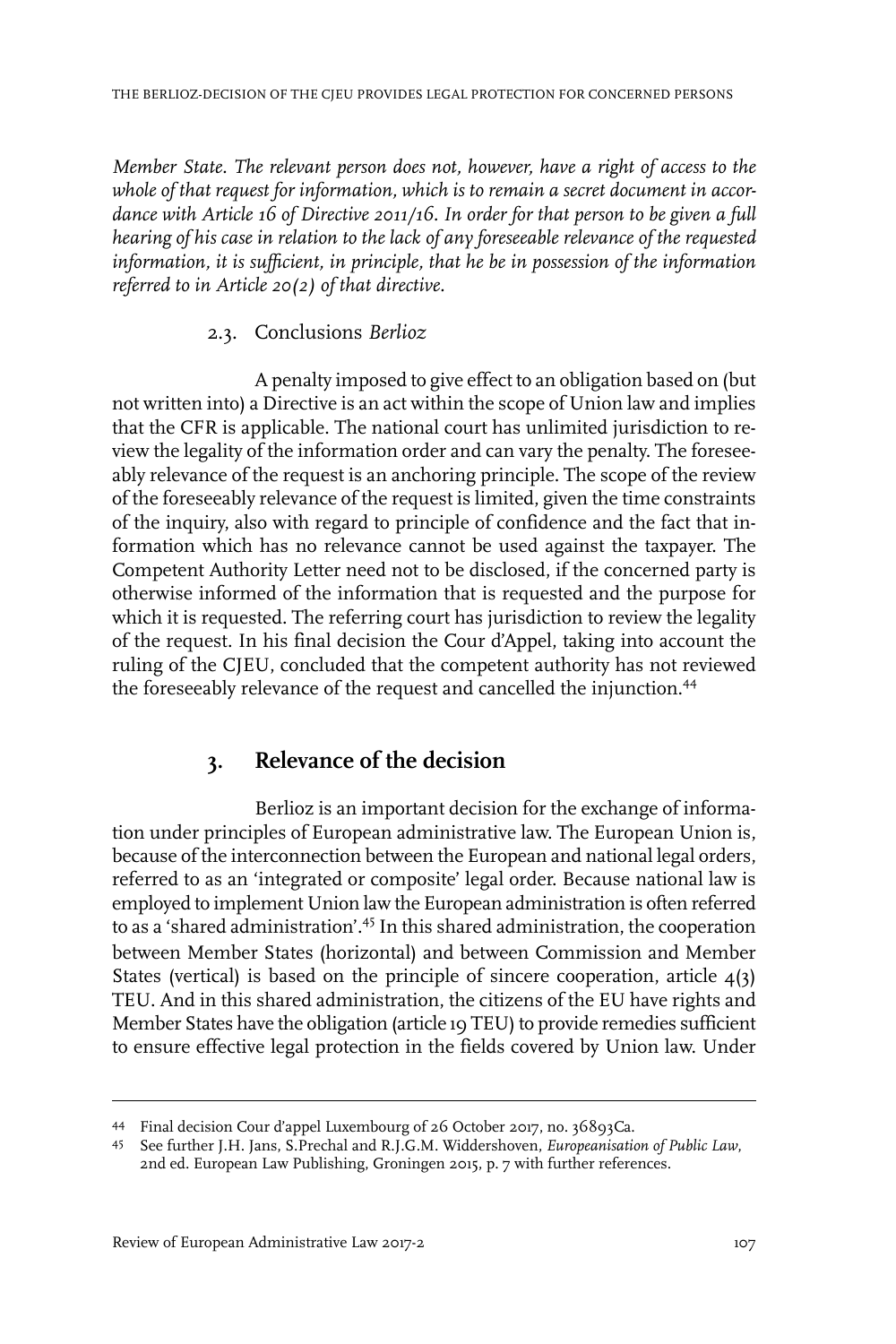the pressure of the Global Forum the Member State Luxembourg had cancelled the protection of citizens against exchange of information with another Member State, which is against the treaty (constitutional) right to an effective remedy. The global norm of EOIR is confronted with the normative framework of the EU legal order. Citizens' rights prevail.

#### 3.1. International and transnational mutual assistance

The transnational obligation of Member States to provide each other mutual assistance in the levying of taxes is based on the Directive (DAC). The directive provides for coordination at administrative level due to the obligation of a Member State to respond to a request. However, there is also a strict separation between the jurisdictions of the national courts, meaning that cooperation between national authorities on the basis of the Directive is adjudicated in the jurisdiction that takes the final decision. Irregularities in the process of an information request in the requested (executing) State cannot be adjudicated by a court in the requesting State that takes the final decision. The question then is whether a concerned party in the executing State (often the information holder) has standing in his State against the order to produce the information. This question is relevant because the request for information is of a preparatory nature for decisions that will be taken in the requesting State in relation to the taxable subject (as was the case in *Sabou*<sup>46</sup>). *Berlioz* deals only with the rights and remedies available to the concerned party in the requested state. The referring Court asks itself whether the information request is (in the terminology of EU administrative law) in fact an authorisation with automatic transnational effect or whether that effect is subject to verification by the national authority (leading to potential instability of the transnational act). $47$  If the act is self-executing, the host country is prohibited from carrying out any verification of the validity of the act itself.<sup>48</sup> The decision paradigm is different in case the host country must undertake a verification as to the legitimacy, which can result in a recognition or a refusal and thereby lead to a potential instability of the transnational effect. The latter will however give more weight to the interests of the host country.

Decision CJEU 22-10-2013, C-276/12 (Sabou), ECLI:EU:C:2013:678. <sup>46</sup>

See Gernot Sydow, *Verwaltungskooperation in der Europäischen Union*, Mohr Siebeck 2004, 47 par. 9 on Referenzentscheidungsmodell.

<sup>&</sup>lt;sup>48</sup> See opinion A-G Bobek in C-298/16 (*Ispas*) where the A-G questions the self-executing character of an E 101-declaration in case of fraud.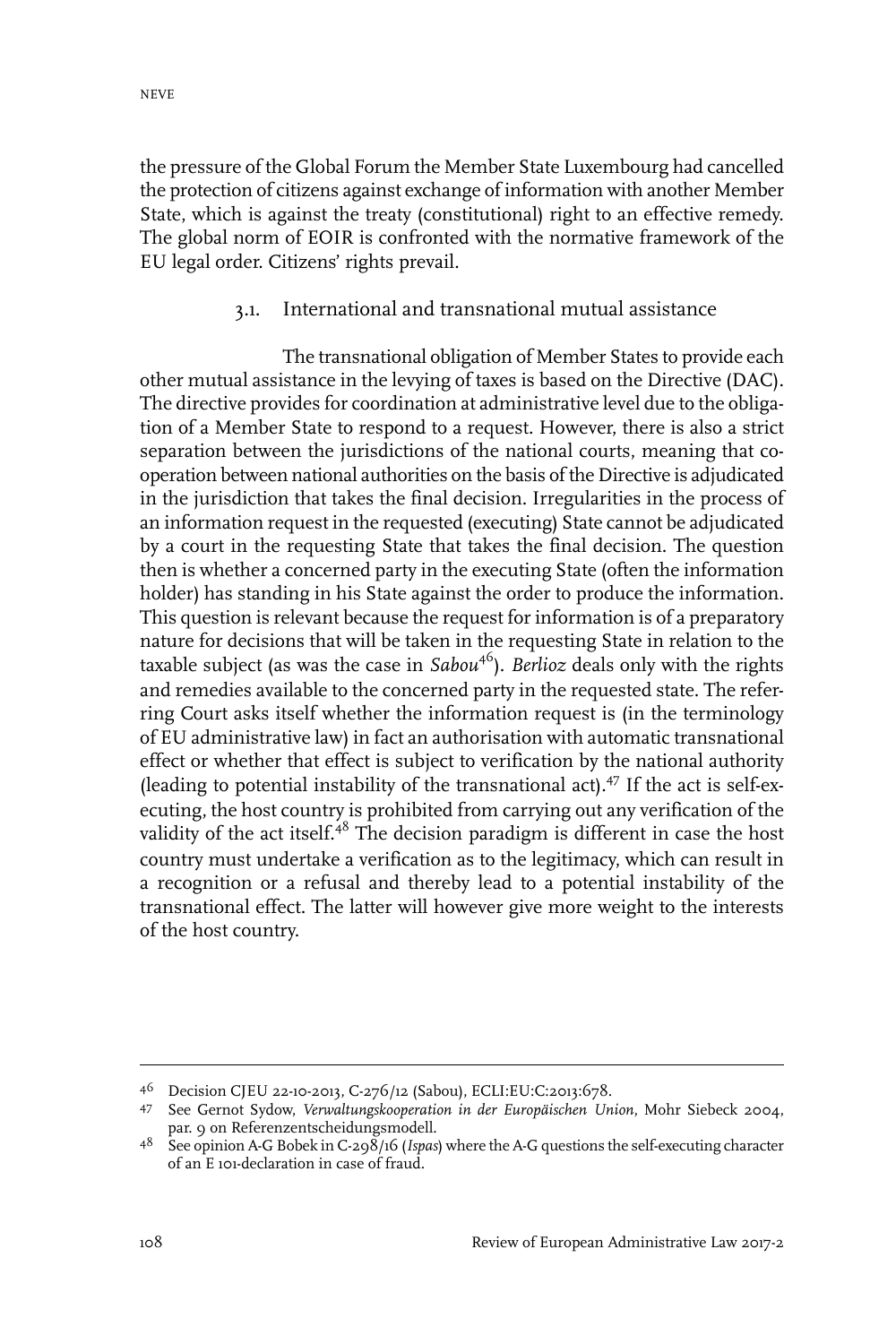#### 3.2. Article 19 TEU

Article 19 of the TEU instructs Member States to ensure effective legal protection in a field covered by Union law. The case of *Berlioz* is an illustrative example of the application of that rule. The constitutional nature of article 19 TEU may conflict with the principle of procedural autonomy in Member States.<sup>49</sup> In the legal architecture of the EU, judicial enforcement of EU law belongs firstly and mainly to national courts. And EU law is implemented and enforced mainly through national administrative institutions and decisions, which are subject to the jurisdiction of national courts. Therefore, EU law has put constraints on national adjudication to ensure that the primacy of EU law is secured. National courts are also the first in line for the execution of rights given to subjects under the European Convention for the protection of Human Rights (ECHR). Therefore, great importance is given to the possibility for subjects to claim judicial protection and to present their case before an impartial and independent tribunal. Article 6 of the ECHR and article 47 of the EU Charter of Fundamental Rights (CFR) provide for the right of subjects to address a court to claim effective legal protection in case protected rights have been infringed.

#### 3.3. The scope of Article 51(1) CFR

The provisions of the CFR are addressed to Member States 'only when they are implementing Union law'. The provision is designed to clarify that under the CFR the Member States are only bound to respect fundamental rights in a cases governed by Union law.<sup>50</sup> The leading case on the meaning of the phrase 'Member States only when they are implementing Union law' is the judgement of the CJEU of 26 February 2013 in Case C-617/10 (*Åklagaren v. Hans Åkerberg Fransson*). The case concerned the question whether article 51 was satisfied so as to entitle an accused to invoke the *ne bis in idem* principle, as protected by article 50 of the CFR. Criminal proceedings were instigated against Mr Åkerberg for a breach of Swedish VAT law, while infractions had already been dealt with by Swedish administrative authorities. A series of Member States and the EU Commission questioned the admissibility of the order for a reference. The Court considered that the situation was 'governed by European Union law' because the tax penalties and criminal proceedings Mr. Åkerberg was subjected to are 'connected in part' to breaches of his obligation to pay VAT. The Court took article 235 TFEU into consideration and considered that VAT fraud affects the financial interests of the European Union; thus tax

<sup>49</sup> See J-B Auby, About Europeanization of Domestic Judicial Review, *REALaw*; Vol. 7, issue 2, 19-34 [2014].

<sup>50</sup> Article  $6(2)$  TEU and Text of Explanatory Note on article 51.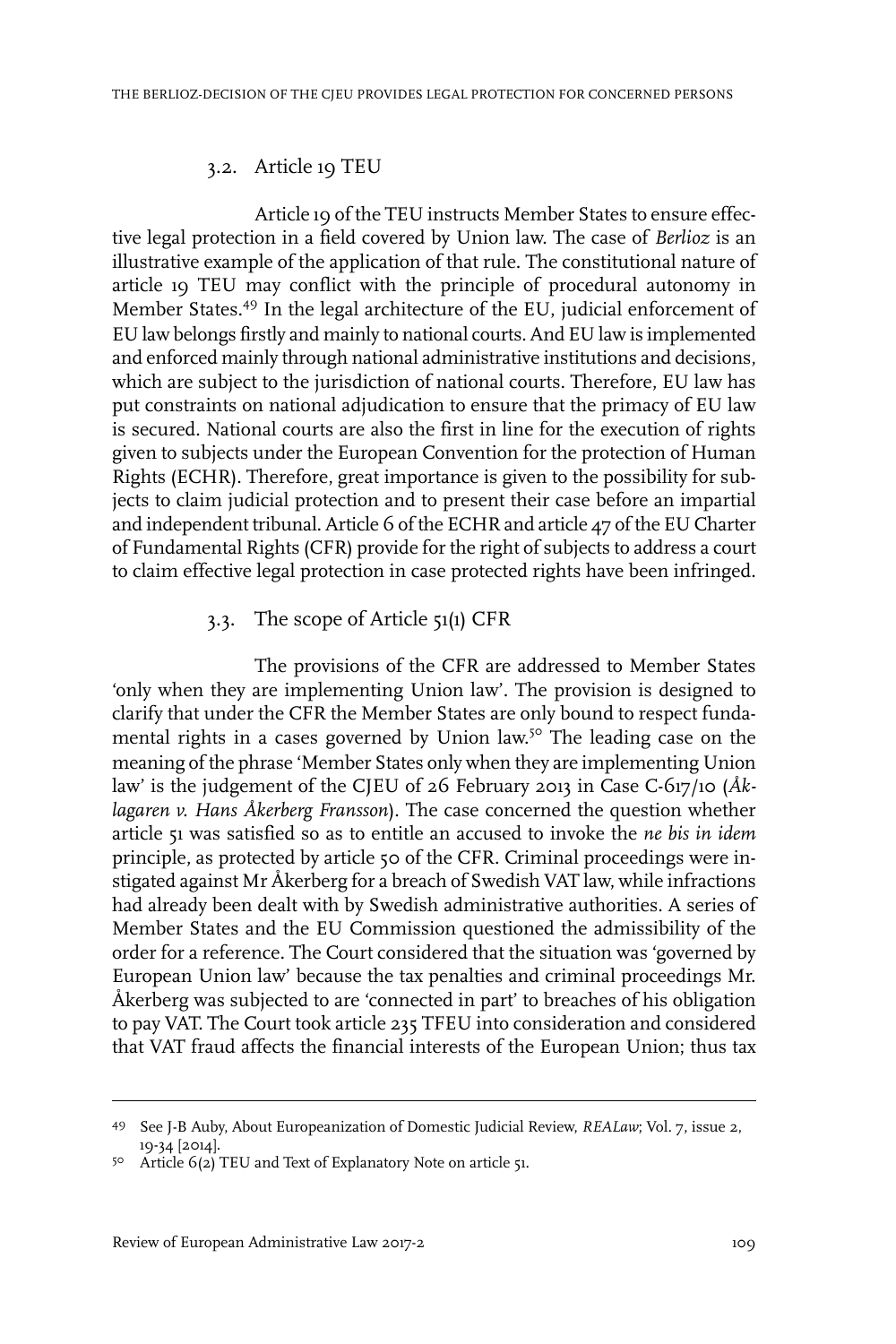penalties and criminal prosecution to counterillegal activities affecting European Union interests, constitute implementation of Union law and are within the scope of article 51(1) CFR. Also in *COM v. Greece*<sup>51</sup> and *Bonda*<sup>52</sup> the protection of EU interests were at stake. In *Texdata Software*<sup>53</sup> the Directive left it to the Member States to determine the appropriate penalties in order to ensure compliance with disclosure obligations. In *Berlioz* there is no reference in the Directive to an effective enforcement of obligations for the concerned persons. The scope of Union law here is directly related to the obligation of the Member State to ensure that the Directive has practical effect, so that the implementation must include arrangements which ensure that there is sufficient incentive for the relevant person to respond to the authorities' requests. The scope of article 51(1) CFR however is not finally settled. A-G Bobek in his conclusion in case *Ispas*<sup>54</sup> made a distinction between three scenarios for the application of article 51(1) CFR. The first scenario concerns the direct application of Union law, which poses no special problems. In the second scenario, the indirect application is of more concern. The third scenario, the derogation scenario, is where national law derogates from Union law. In the indirect application scenario national and European rules apply. The pertinent issue identified by the A-G Bobek is the proximity between the original EU law obligation and its national (non-)realisation or, put differently, the degree of specificity of the EU law rule or obligation at issue.<sup>55</sup> What is exactly meant by implementing EU law obligations? The response is not so difficult with respect to substantive provisions of EU law, but more complicated when it comes to procedural elements. The applicability of EU fundamental rights requires a solid degree of connection.<sup>56</sup> It should be noted here that the original law of 2010 was meant to implement the transparency Standard to which Luxembourg had committed itself in March 2009, especially with respect to banking information. The amendments of 2014 were also aimed at the implementation of the Directive 2011/16. Thus, there was a specific connection between the national procedural rules and the DAC.

With the CFR being applicable, this opens the door to the application of article 47, the basic article providing for a right to an effective remedy, being a general principle of EU law. This right is an essential requirement for ensuring the rule of law within the Union (art 2 TEU) as recognized in *Les Verts*<sup>57</sup> and further outlined in *Union de Pequeños Agricultores v. Council.*<sup>58</sup> But note that as

<sup>51</sup> Decision CJEU 21-9-1989, C-68/88 (*COM v. Greece*), ECLI:EU:C:1989:339.

Decision CJEU, Grand Chamber, 5-6-2012, C-489/10 (*Bonda*), ECLI:EU:C:2012:319. <sup>52</sup>

Decision CJEU 26-9-2013, C-418/11 (*Texdata Software*), ECLI:EU:C:2013:588. <sup>53</sup>

Opinion A-G Bobek 7-9-2017, C-298/16 (*Ispas*), ECLI:EU:C:2017:650. <sup>54</sup>

<sup>55</sup> Opinion A-G Bobek, rec. 33.<br> $56$  See also decision CIEU 6-3-3

See also decision CJEU 6-3-2014, C-206/13 (*Siragusa*), ECLI:EU:C:2014:126, para. 24. <sup>56</sup>

Decision CJEU 23-4-1986, C-294/83 (*Les Verts*), ECLI:EU:C:1986:166. <sup>57</sup>

Decision CJEU 25-7-2002, C-50/00 (*Union de Pequeños Agricultores v. Council*), <sup>58</sup> ECLI:EU:C:2002:462.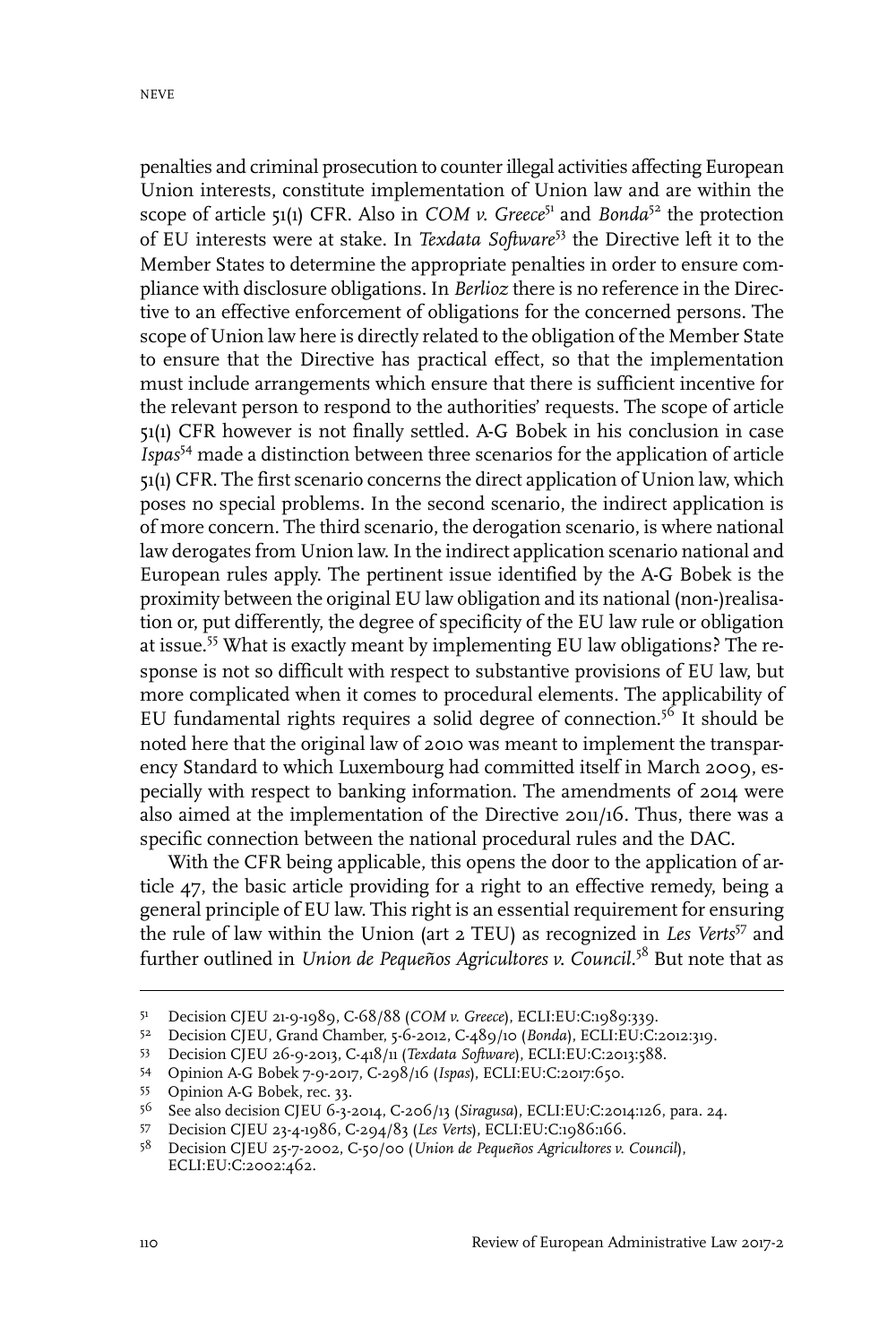a general principle, the right to an effective remedy is not only depending upon article 51 CFR. In *Sabou*<sup>59</sup> the CJEU recognized that the CFR was not yet applicable, but that the Court still has jurisdiction to decide the case. Para. 28:

*It is clear from the case-law of the Court that the rights of the defence, which include the right to be heard, are among the fundamental rights that form an integral part of the European Union legal order. Where national legislation comes within the scope of European Union law, the Court, when requested to give a preliminary ruling, must provide all the criteria of interpretation required by the national court to determine whether that legislation iscompatible with fundamental rights.(*references to decided case law omitted).

It should be mentioned here that the right to an effective judicial remedy is an accessory right, in that it requires another right arising from EU law to be protected before it will become operative. That right can be a protection from a penalty or fine, but also a right to be protected from interference with private and family life, home and correspondence and a right to data protection. Protection against interference with private life is under circumstances applicable to legal entities, but a right to data protection is restricted to natural persons. Exchange of information cases often refer to an exchange of data about private persons and this data is therefore often protected against interference by a foreign authority. The CJEU has confirmed that a decision to exchange information is a decision adversely affecting the interests of a person, whether that person is the subject of the investigation or an otherwise concerned party.<sup>60</sup> That person has the right to be heard and to express his views. And ultimately that person has a right of judicial review, whether the national law of that party provides for a review process or not. Member States are thus under an obligation to create remedies additional to those already existing under their national procedural law, if it is necessary to guarantee the relation between rights and remedies under EU law. A Fine example of that is the cases of *Borelli*<sup>61</sup> and *Factortame*.<sup>62</sup> The direct effect of Union law requires that conflicting national rules are to be set aside and therefore the limitation of access to court in the Luxembourg law is set aside in *Berlioz.*

Decision CJEU 22-10-2013, C-276/12 (Sabou), ECLI:EU:C:2013:678. <sup>59</sup>

*Sabou*, C-276/12, para. 38 and decision CJEU 18-12-2008, C-349/07 (*Sopropé*), 60 ECLI:EU:C:2008:746, para. 37.

Decision CJEU 3-12-1992, C-97/91 (*Oleificio Borelli/Commission*), ECLI:EU:C:1992:491. <sup>61</sup>

<sup>&</sup>lt;sup>62</sup> Decision CJEU 5-3-1996, C-48/93 (*Factortame*), ECLI:EU:C:1996:79.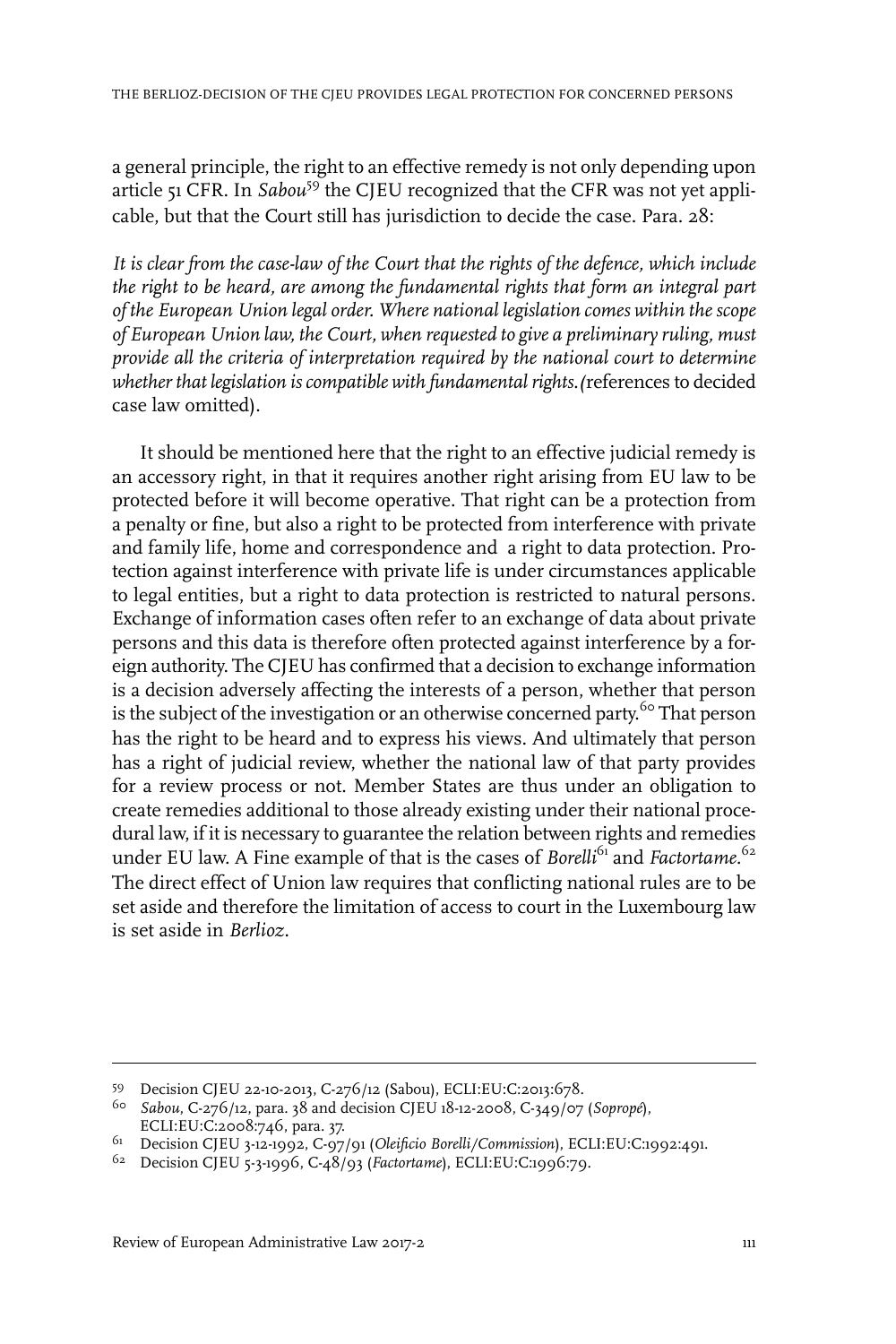#### 3.4. Effective remedy Article 47 CFR

The ruling of the CJEU in *Berlioz*, requiring 'recognition' in national law of a foreign act, is understandable because the transnational effect of the information request (the obligation to cooperate) is not automatically provided. The act of 'recognition' requires the national authority to verify if the conditions for execution are fulfilled. The principle of proportionality requires a balancing of interests, which review is the task of the national competent authority and ultimately of the domestic court.

It is necessary here to make a firm distinction between the taxpayer who is the subject of the investigation and the concerned party who is asked to the provide information. For the taxpayer the investigation is preparatory to the final decision on the assessment. He cannot challenge a preparatory measure. But a concerned person who is asked to provide information in the context of an exchange of information between national tax administrations pursuant to DAC is entitled to challenge the legality of that decision (*Berlioz* para. 59).

#### 3.5. Scope of review

Up to 2005 the official text and Commentary to article 26 of OECD MTC referred to information that was 'necessary' for carrying out the provisions of the Convention and domestic laws. The first Mutual Assistance Directive (77/799/EEC)(hereinafter:MAD) requested information to be exchanged that 'may enable' the competent authorities to effect a correct assessment of taxes on income and on capital. This was already a deviation from the OECD norm of 'necessary information'. The 2011 Directive (replacing the MAD) brings back the foreseeable relevance wording, replacing necessity. We will need to observe here that the ECHR (article 8(2)) requests an infringement to be in accordance with the law and 'necessary' in a democratic society, in order to be acceptable, conditioned by proportionality and subsidiarity. This means that the infringement in private life must have a basis in the law and not go further than necessary, while respecting less intrusive measures. The limitation of the burden to comply is based on proportionality (see article 17 DAC). A requested State does not have to take measures that the requesting State itself cannot fulfil (principle of reciprocity), the requesting State must have exhausted its own national resources and means (subsidiarity) before moving to international assistance and finally the questions must have foreseeable relevance. All these limitations are case-sensitive.

#### 3.5.1. Review of legality

There has been questioning in the comments on the *Berlioz* judgement, whether the ruling of the CJEU is also relevant in case there has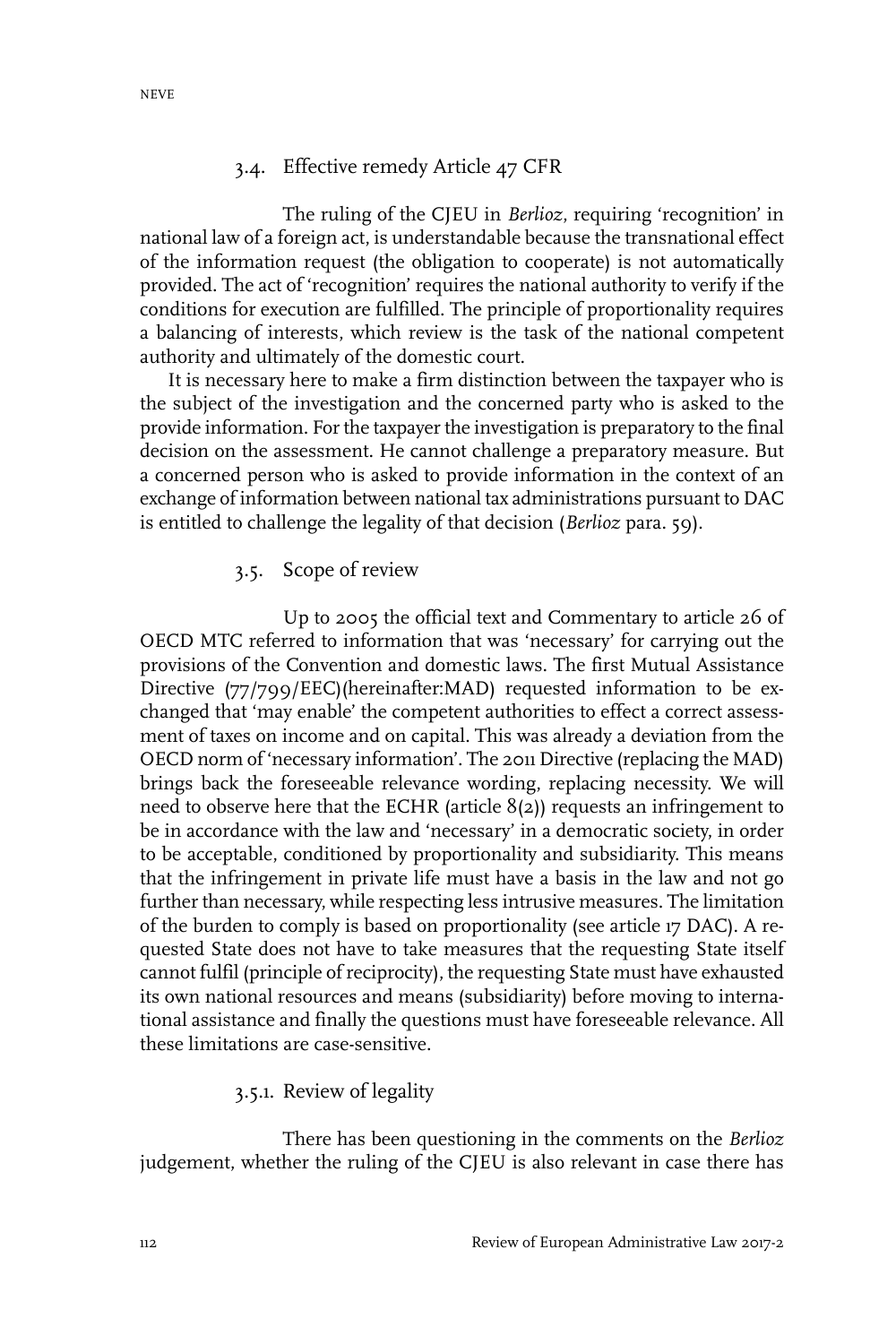been an order to provide information, without a penalty.<sup>63</sup> Nothing in the wording of the ruling of the CJEU indicates that a penalty is a necessary requisite. In para. 99 the CJEU provides guidance also for review of the order without there being a penalty. The CJEU puts the legality review of the information order at the same level as the review of the legality of the penalty.

#### 3.6. Competent Authority Letter

The OECD-Commentary to the article 26 OECD-MTC (para. 11) provides that the confidentiality rules apply also to the Competent Authority Letter (CAL). And also that the requested state, in general, can disclose the minimum information contained in the CAL, (but not the letter itself) that is necessary forthe requested state to obtain or provide the requested information to the requesting state, without frustrating the efforts of the requesting State. The OECD-Commentary adds that if court proceedings under the domestic laws of the requested State necessitate the disclosure of the Competent Authority Letter itself, the competent authority may disclose such a letter unless the requesting State specifies otherwise.

The matter affects the adversarial principle. The link between the requested information and the tax objective pursued by the requesting authority is developed in the CAL. The person concerned needs to know which information is requested and for what purpose. The law in Luxembourg however provides only that the requested person must know what information should be provided by him and not the reason why. The law does not specify that a reason must be given, nor that the foreseeable relevance of the questions must be disclosed.

The guarantee of an effective remedy requires as a minimum that the independent appeals authority must be informed of the reasons grounding the contested decision, even if such reasons are not publicly available. A-G Wathelet refers in his conclusion to the conclusion of A-G Bot in case  $ZZ^{64}$  that the tribunal must have access to all information *even where an allegation of a threat to national security is made (para.92).* This implies a full disclosure to the tribunal, but is restricted to the task of the tribunal. That task is to establish the foreseeable relevance of the questions for the taxation interest of the requesting State. Full disclosure of the CAL is therefore not necessary if that relevance can be established from the information given by the requested authority. Whether the CAL will be disclosed to the litigating party is subject to the discretion of the tribunal in those cases where the defendant objects to the disclosure. Even if the DAC and the Commentary provide that the CAL will not be disclosed, a sealing of that letter or otherwise limiting the access of the litigant to the letter

See J.A.R. van Eijsden, note in *BNB* 2017/178. <sup>63</sup>

<sup>&</sup>lt;sup>64</sup> CJEU, C-300/11 (ZZ), EU:C:2012:563.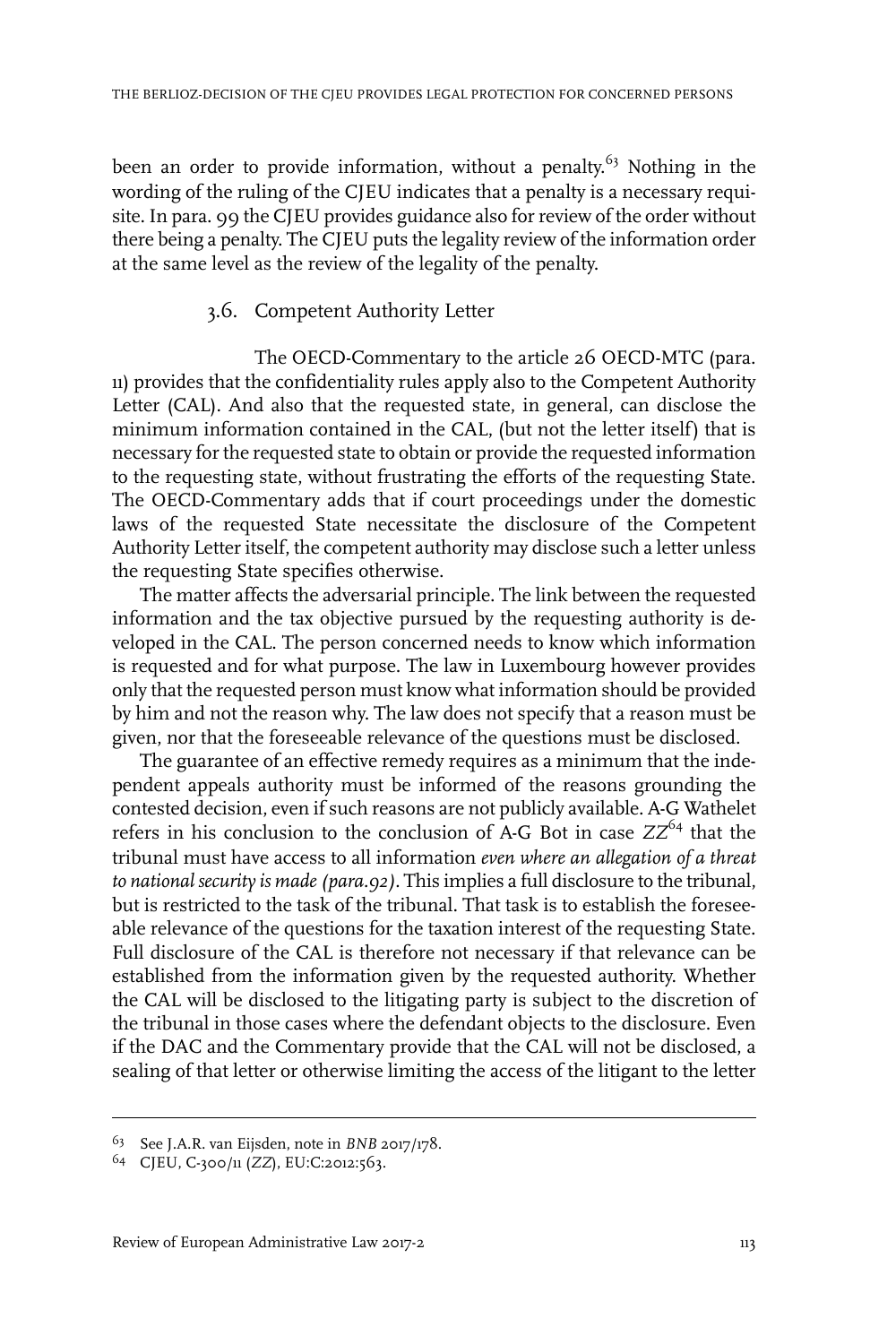is subject to a balancing of the interests at stake. The interest of the competent authority in preserving the confidentiality of the communication with the competent authority of the requesting State must be balanced with the interests of the litigant in a full disclosure of the letter. The adversarial trial principle requires an equality of arms. Only if the interests of State outweigh the interests of the litigant considerably, can the disclosure be restricted.<sup>65</sup> But the tribunal hearing the case should always articulate the reasons that would support a sealing of the communication. It will be an abuse of discretion if the tribunal fails to weigh openly the interests that are involved. Therefore, in general, one can say that there are only reasons for limiting party access to the correspondence if the requesting State has expressed its desire to keep the correspondence confidential. The competent authority of the requested State should then give the tribunal reasons for his refusal to give the litigant access to the whole file. The role of the court is, in most cases, at least to articulate any reasons that would support a restriction or explain why it made the decision to restrict. The explicit findings by the court, whereby the court takes in consideration the entire case specific balance of the right of access against interests favouring non-disclosure, must be with a level of detail that will allow for a review by appeal. The result is often the statement that '*there is a substantial probability that the investigation will be compromised if the Letter is disclosed*'. The Dutch Raad van State, appeals court for administrative law, in general allows the sealing of the CAL with the statement '*in the interest of the relations of the Netherlands with other States and given the economic and financial interests of the Netherlands*'.<sup>66</sup> The CJEU in Berlioz has now made clear that the full request (CAL) should be provided to the adjudicating court, contrary to the OECD commentary.

### 3.7. Notification requirement

The notification requirement is in my opinion a necessary element of procedural justice in the legal protection of the taxpayer and of the concerned party. The notification is an essential element of good governance as it allows the concerned person to present his interests especially with respect to the proportionality aspect of the necessity test. The legal requirement of balancing interests of State and concerned persons require a standing of that person in the process of adjudication and judicialisation. The European Court of Human Rights (hereinafter: ECtHR) in his decision *M.N. and Others v. San Marino*<sup>67</sup>stressed the importance of adequate guarantees against arbitrariness,

ECtHR judgement 16-2-2000, 28901/95 (*Rowe and Davies*), para. 61: 'However, only such 65 measures restricting the rights of the defence which are strictly necessary are permissible under Article 6 § 1'.

RVS 31-8-2009 (*Othymia*), ECLI:NL:RVS:2010:BM7770. <sup>66</sup>

ECtHR 7-7-2015, Case of *M.N. and others v. San Marino*, appli.no. 28005/12, para. 73. <sup>67</sup>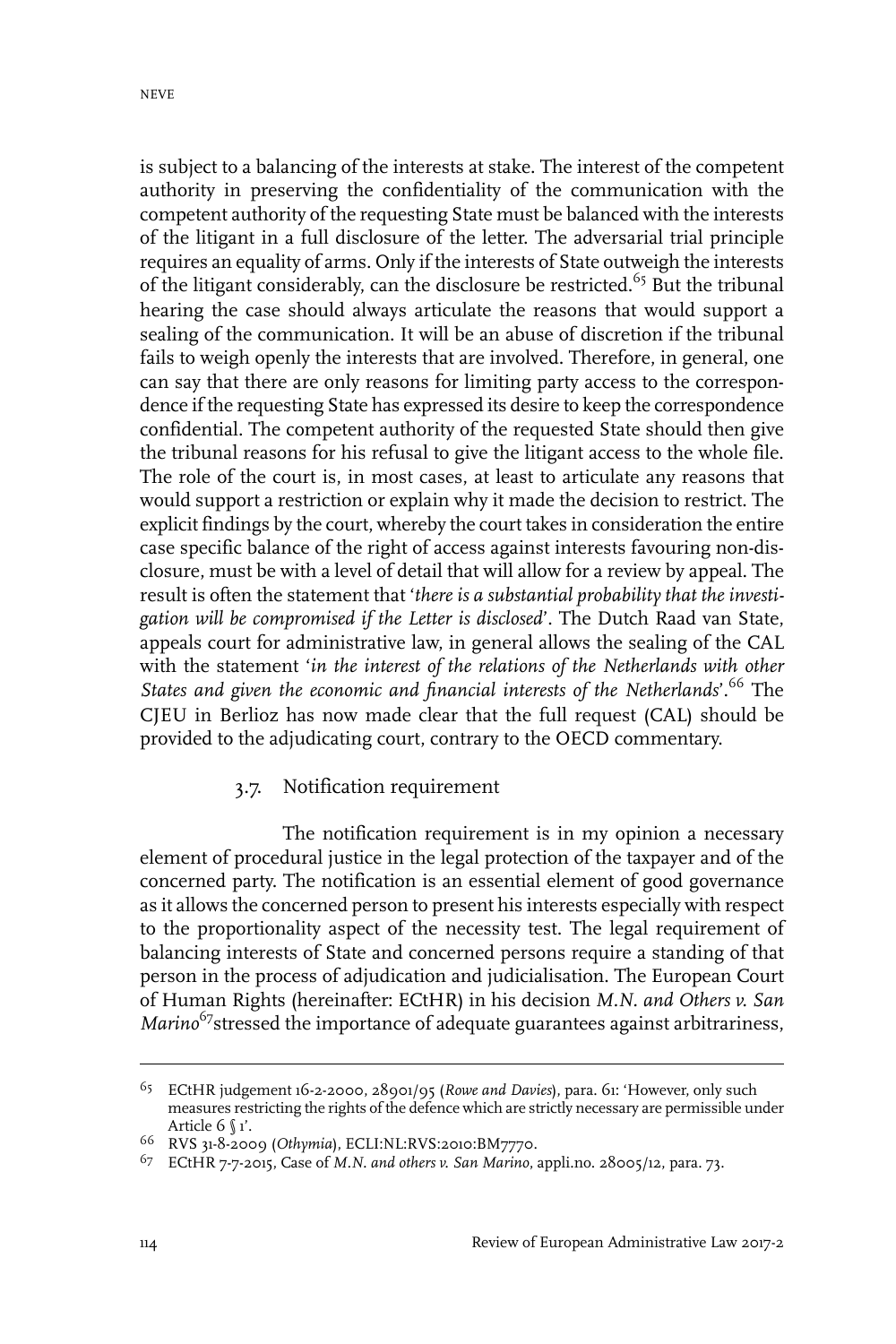including the possibility of effective control of the measure (spontaneous exchange of information for tax purposes) at issue.

# **4. Two remaining concerns**

I have two concerns with respect to the judgement. The first one is the plurality of national treatment over a more uniform treatment. My second concern relates to the emphasis on mutual trust in dealings between Member States.

#### 4.1. No uniform national treatment

The decision in *Berlioz* relates to the exchange of information between Member States of the EU on the basis of DAC. The CJEU applies the CFR as the basis of his decision and Member States should do the same. In another case, the Tribunal administrative of Luxembourg was asked in 2015 to decide on the exchange of information between Luxembourg and Argentina (requesting State).<sup>68</sup> The tribunal stayed the procedure, requesting the parties to the litigation for comments on the preliminary ruling request of the administrative court in the case of *Berlioz.*<sup>69</sup>No decision in that case has yet been published*.* It means that a concerned person can claim protection under the CFR in case the legal basis of the information request is in the Directive. If the legal basis is in a bilateral treaty, there will not be an EU-influence of the defence rights of the concerned person. For states that are members of the Council of Europe,<sup>70</sup> the European Convention for the protection of Human Rights and fundamental freedoms (ECHR) is applicable.<sup>71</sup> Article 6 of that Convention is the gateway to judicial protection. But the application of article 6 is restricted to 'the determination of his civil rights and obligations or of any criminal charge against him'. A fine for not complying with a request for information is a penalty with a punitive character and thus of criminal nature.<sup>72</sup> Tax litigation, on substantive tax law, is excluded from the application of article 6 ECHR. However, in the case of *Sabou*, the CJEU did not need the assistance of the CFR to conclude that Sabou had standing, as it was based on 'general principles' of European law. The CJEU concluded (38):

Tribunal administratif 18-12-2015, no. 36985, not yet decided. <sup>68</sup>

At the time of writing this case-note the referenced case was still pending. <sup>69</sup>

www.coe.int. The Council of Europe is the continent's leading human rights organisation. It 70 includes 47 member states, 28 of which are members of the European Union.

ETS no. 5 Rome 4.XI.1950. <sup>71</sup>

ECtHR decision 24-2-1994, 12547/86 (*Bendenoum v. France*), para. 47. 72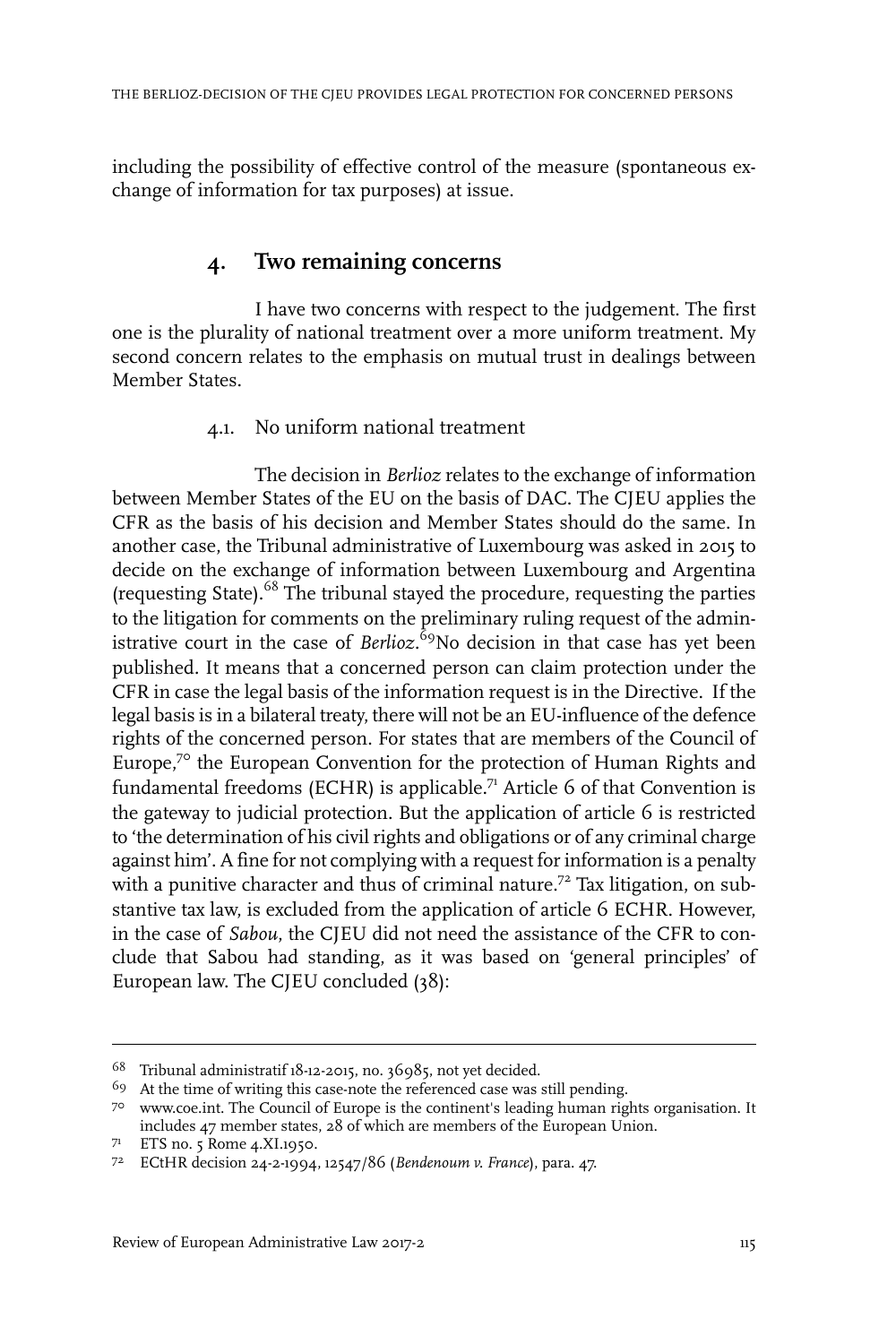*The Court has previously ruled that observance of the rights of the defence is a general principle of European Union law which applies where the authorities are minded to adopt a measure which will adversely affect an individual (see Sopropé, paragraph 36). In accordance with that principle, the addressees of decisions which significantly affect their interests must therefore be placed in a position in which they can effectively make known their views as regards the information on which the authorities intend to base their decision (see, inter alia, C-32/95 P Commission v. Lisrestal and Others [1996] ECR I-5373, paragraph 21, and Sopropé, paragraph 37). The authorities of the Member States are subject to that obligation when they take decisions which come within the scope of European Union law, even though the European Union legislation applicable does not expressly provide for such a procedural requirement (see Sopropé, paragraph 38, and Case C-383/13 PPU G and R [2013] ECR, paragraph 35).*

The question is therefore whether general principles of law can be found in other jurisdictions as well. It is clear that any legal protection against information exchange based on a bilateral treaty between Luxembourg and Argentina cannot be based on European principles. But can a resident of Luxembourg, as a concerned person involved in this procedure, claim in Luxembourg a general principle that allows him to access the court to protect his interests? This question brings us to the heart of the conflict between private interests and state authority. Irrespective of positive words in a statute requiring a hearing or access to a court, the scope of the judicial element in natural justice takes precedence. In the process of balancing the interests of State and individual one must recognize process rights in the adjudication procedure. Procedural justice may lead to substantial justice of the outcome and thereby increase the legitimacy of State's action. Procedural rules also help to attain accurate decisions on the substance of the case. Procedural rules help protect human dignity.

Whether or not the involved person can claim constitutional protection against an infringement by the authorities of his fundamental rights is a matter that will be decided differently in the plurality of administrative protection in the various countries. In our example of Luxembourg, there will be no legal protection available with respect to an information request from Argentina, because the information holder will have no recourse to the CFR. However he could address the ECtHR, a situation similar to the decided case of Othymia Investments BV. <sup>73</sup> In *Othymia* the ECtHR said it is

*prepared to accept that there has been interference with the applicant company's rights under Article 8 (see Société Colas Est and Others v. France, no. 37971/97, § 42, ECHR 2002-III, and Bernh Larsen Holding AS and Others v. Norway, no. 24117/08, § 106, 14 March 2013). Such interference will constitute a violation of that*

ECtHR decision 16-6-2015 (*Othymia Investments BV*), appli.no. 75292/10. <sup>73</sup>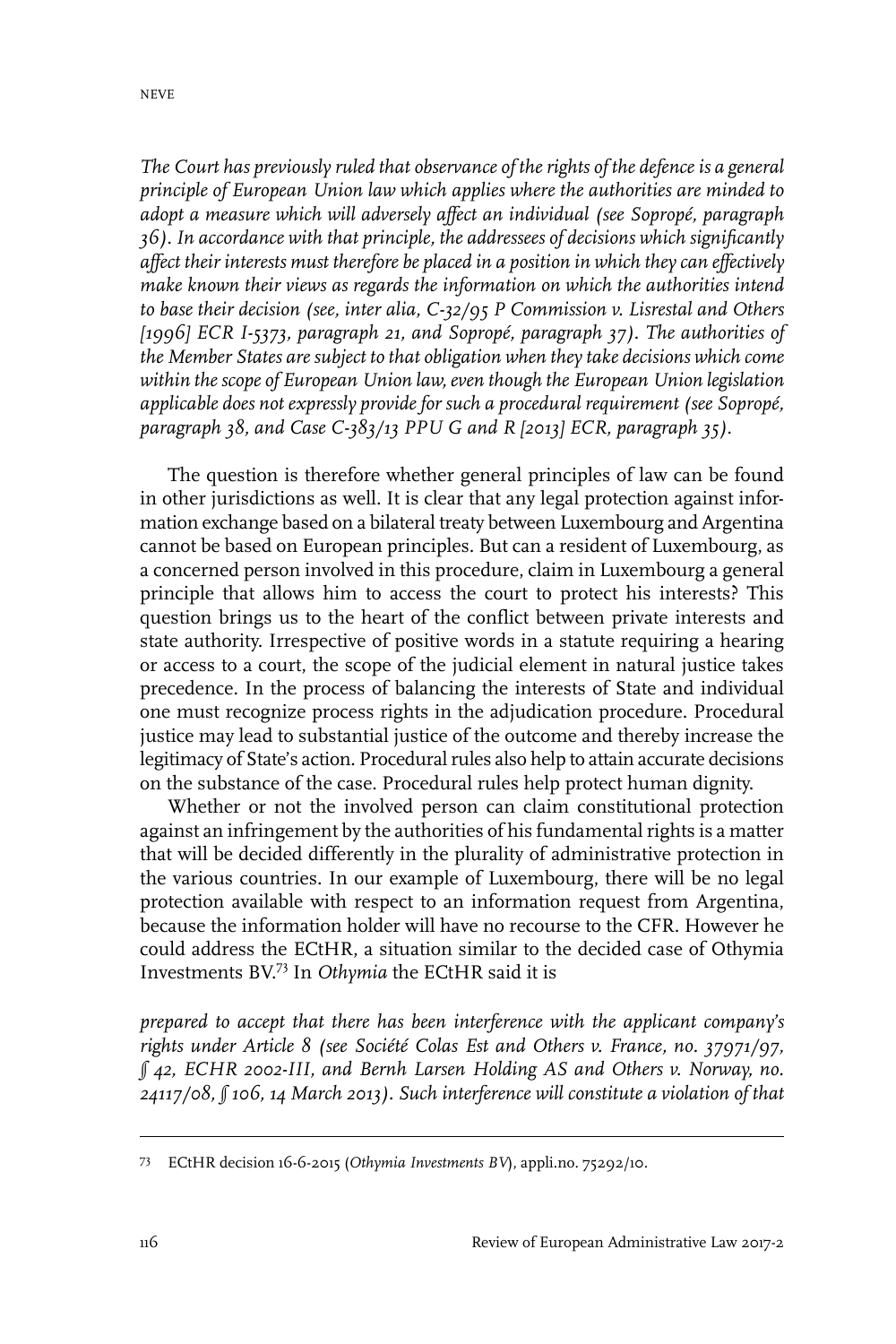#### *Article unless it is 'in accordance with the law', pursues one or more of the 'legitimate aims' set out in the second paragraph, and is 'necessary in a democratic society'.*<sup>74</sup>

The legitimate aim that the ECtHR accepts in *Othymia* is the EU's internal market: '*the economies of the European Union Member States forming a unified* whole'.<sup>75</sup> With respect to the necessity condition, the ECtHR takes in consideration the *Sabou* judgement of the CJEU and accepts in *Othymia* that the subject has no rights in the investigation stage of the process, even if the '*applicant is not the 'taxpayer' and therefore not directly concerned by the Sabou judgment*. <sup>76</sup> This part of the decision has been subject to severe criticism, because it leaves the concerned party, information holder, without judicial protection in his home State. The CJEU in *Berlioz* has corrected that by providing defence rights to the concerned party. An element of the necessity test is also a review of the adherence to the proportionality-principle. In deciding whether the infringement of a basic right is justified, the person must be heard and be able to give his view. This means that he ultimately must have access to a court to balance the interest of Argentina (and Luxembourg) in the exchange of information against his individual interest not to have his personal information divulged to a foreign authority.

In the circumstances of that case the taxable subject of the investigation may have grounds in litigation in Argentina to oppose the use of the information from Luxembourg. The multi-jurisdictional nature of the information exchange may and often will, diminish the protection of individual rights and possibilities for effective judicial review. A judge in Argentina will not be able to validate the legality of the information received from Luxembourg. This therefore requires procedural rules in the international instrument that is used as a basis for the exchange. It may also require that the executing State does not treat the decision to exchange information as a '*preparatory act*' (as ECtHR did in *Othymia*) with respect to the final decision on the assessment.<sup>77</sup>

These international instruments (Double Tax Conventions and Multilateral Convention) often do not provide for an ex-ante review of the legality for information exchange. The multilateral 1988 Convention on Mutual Assistance in Tax matters, as amended by 2010 Protocol, does not provide for process rights of involved persons.<sup>78</sup> In the Sabou case the CJEU ruled (para. 49):

Para. 37. 74

<sup>75</sup> Para. 41.

<sup>76</sup> Para. 44.

<sup>77</sup> See Herwig C.H. Hofmann, 'Decision making in EU Administrative Law-The problem of composite procedures', 61 *Admin. L. Rev*. 199, 222(2009), who proposes review in form of a declaratory action of factual conduct.

www.coe.int/en/web/conventions/full-list/-/conventions/treaty/127 and <sup>78</sup> www.coe.int/en/web/conventions/full-list/-/conventions/treaty/208.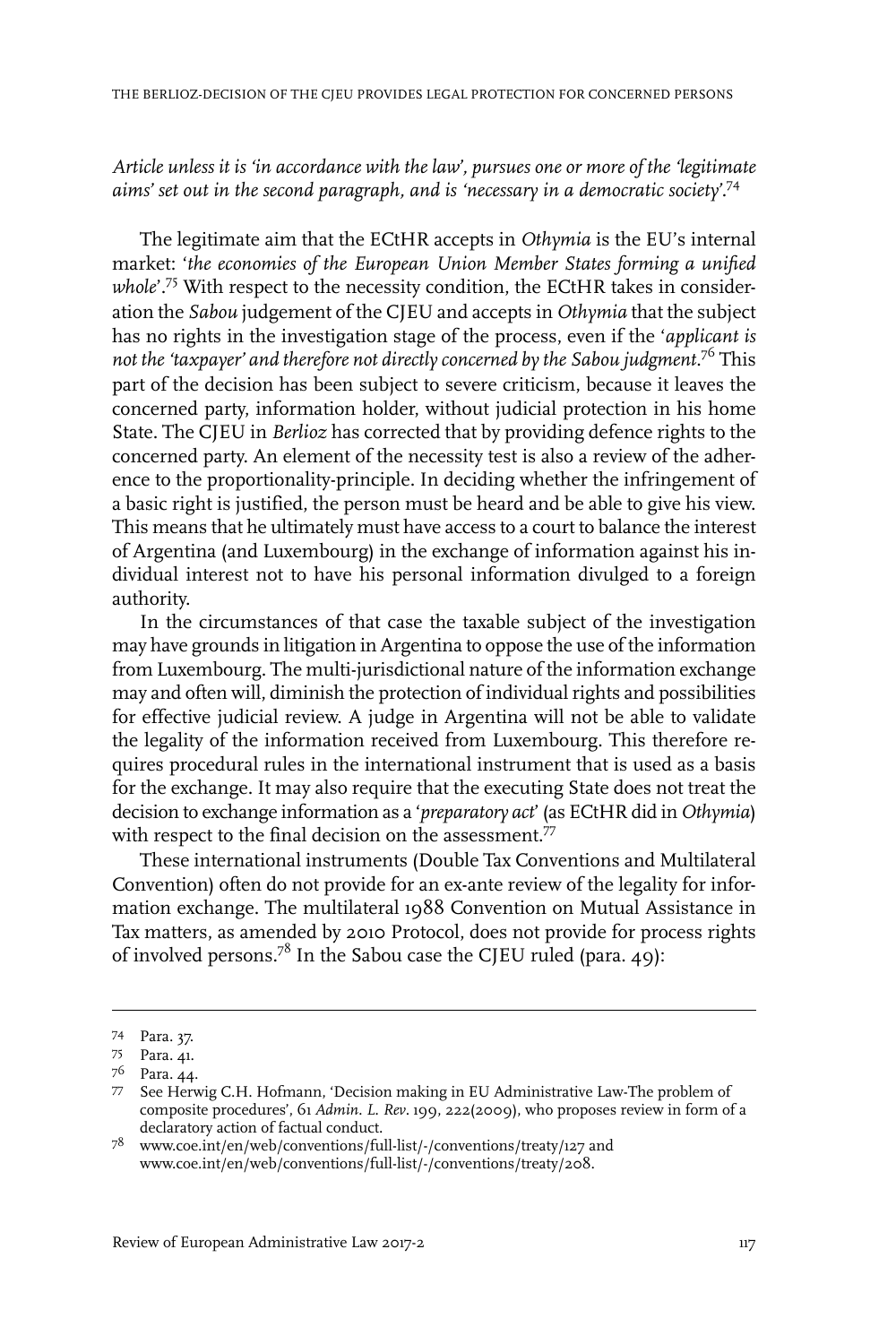#### *In those circumstances, only national laws can lay down the relevant rules. The taxpayer may challenge the information concerning him conveyed to the tax authorities of therequesting Member Statein accordance with therules and procedures applicable in the Member State in question.*

The CJEU gives priority to the plurality of national administrative law over a direction towards approximation of national rules under common European umbrella. The ruling of the CJEU in *Sabou* violates the equivalent protection treatment of concerned persons. It could make a big difference for the taxpayer whether the information order has been tested in advance in the executing State for legality or whether his home court has to make such a determination.

#### 4.2. Mutual trust

The CJEU places, because the EU is an integrated administration, great emphasis on the duty of sincere cooperation between Member States (at horizontal level) and between Member States and Commission (at vertical level) and the mutual trust element derived therefrom. The mutual trust between Member States restricts the intensity of the review of the national courts. The national court must accept that a request is deemed to be foreseeably relevant in case the reason of the request and the persons involved are stated in the request. The national court has no full jurisdiction and may not verify if the stated facts are true, it must accept the statements with respect to taxes covered and the reciprocity and exhaustion of national measures.<sup>79</sup>

The duty of sincere cooperation does not exist in the strict sense between members of the Council of Europe (to which the ECHR applies) and between tax convention partners from jurisdictions outside the European Union. Even if it can be deemed that the members of the Council of Europe will all apply the principles of the ECHR, such cannot be deemed to be the case between other tax convention partners. Is the fact that a concerned person is restricted in adhering a court, for review of a decision to exchange information, an element that is incompatible with the duty of a Contracting State to interpret and apply a bilateral treaty in a manner consistent with fundamental rights? What is exactly meant with exceptional situations that hinder Member States in verifying whether a Member State has actually observed fundamental rights?<sup>80</sup> When is

See for cases decided by ECtHR on restricted jurisdiction of the court, decision 22-11-1995 79 (*Bryan v. UK*), appli.no. 19178/91, decision 18-1-2001 (*Chapman v. UK*), appli.no. 27238/95 and decision 18-01-2001 (*Jane Smith*), appli.no. 25154/94.

<sup>&</sup>lt;sup>80</sup> CJEU, Opinion 2/13 of 18 December 2014 on the draft agreement providing for the accession of the European Union to the European Convention on Human Rights, pt. 192.